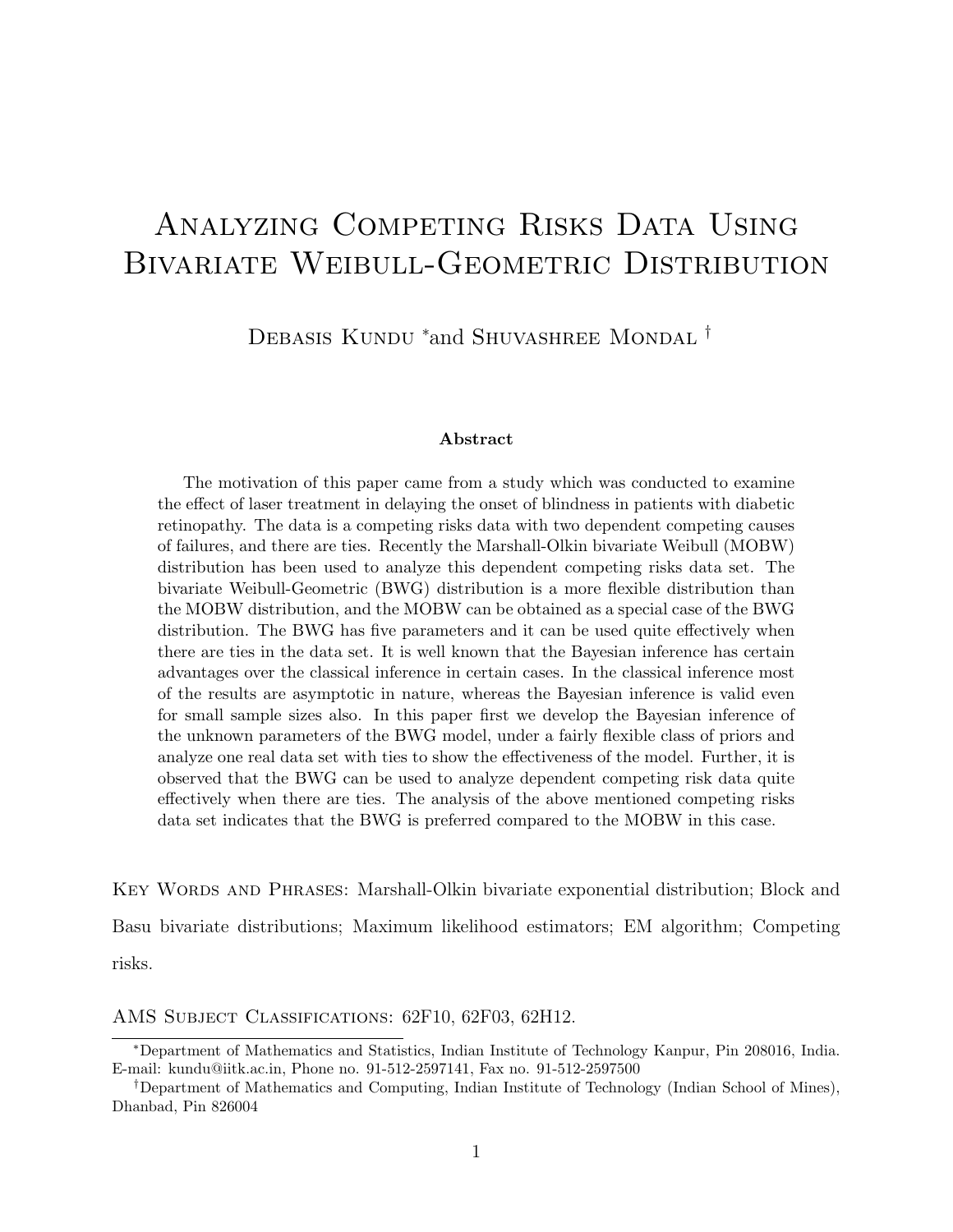## 1 INTRODUCTION

The motivation of this paper came from a data set obtained from the Diabetic Retinopathy Study of the National Eye Institute, and the experiment was conducted to examine the effect of the laser treatment in delaying the onset of blindness in patients with diabetic retinopathy. For each patient, at the beginning of the experiment, one eye was selected for laser treatment and the other eye was not given any treatment. The minimum time to blindness (T) and along with it the indicator denoting whether the treated eye ( $\delta = 1$ ) or the untreated eye ( $\delta = 2$ ) has first failed been recorded. It may happen that both the eyes have failed simultaneously, and in that case it has been recorded as  $\delta = 0$ . The data set has been presented in Table 3.

The main objective of this study is to examine whether the laser treatment has any effect of delaying the onset of blindness to patients with diabetic retinopathy. The treatment or lack of treatment can be regarded as two causes of blindness (failures), hence the data set can be treated as a competing risks data. Clearly, the two competing causes cannot be taken as independent in this case. Moreover, there is a positive probability of simultaneous occurrence of both the causes. Recently Feizjavadian and Hashemi [5] used the Marshall-Olkin bivariate Weibull (MOBW) distribution to analyze this data set, see also Bai et al. [1], Zhang et al. [18], Shen and Xu [17] in this respect.

The Marshall-Olkin bivariate exponential (MOBE) distribution, see Marshall and Olkin [13] is the most popular bivariate distribution with singular components. It has exponential marginals and there is a positive probability that the marginals can be equal. It has an interesting physical representation in terms of random shocks, and due to this reason it is often called as the shock model also. Due to the presence of the singular component, it can be used quite effectively to analyze a bivariate data set when there are ties. One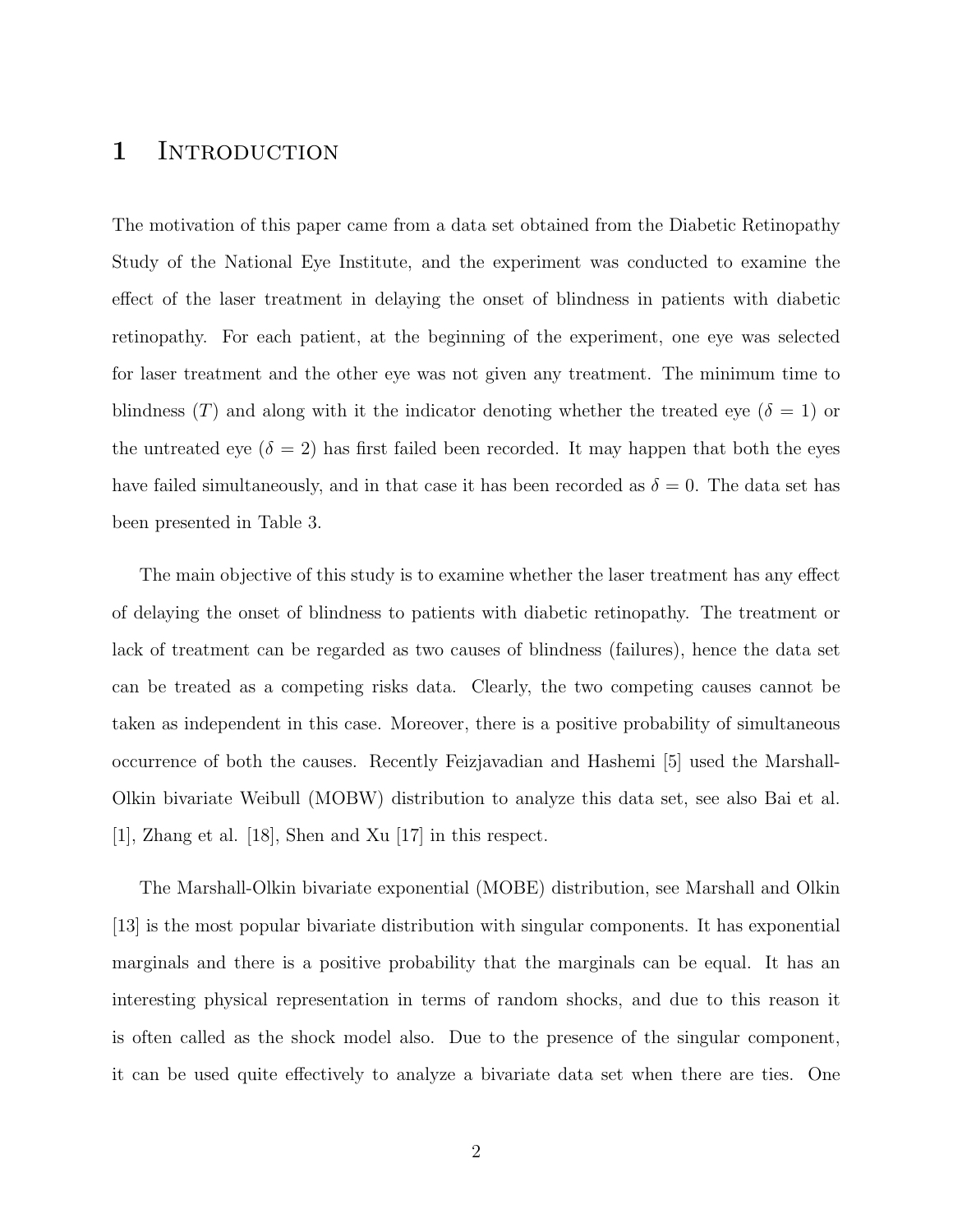major problem about the MOBE distribution is that it can have only exponential marginals. Hence, the marginals can have only decreasing probability density functions (PDFs) and constant hazard rates. Because of this restriction, Marshall and Olkin in the same paper [13] suggested a more flexible bivariate distribution by replacing the exponential distribution with a Weibull distribution, and we call it as the Marshall-Olkin bivariate Weibull (MOBW) distribution. Clearly, the MOBW distribution is more flexible than the MOBE distribution, and it can be used quite effectively when there are ties in the data set and when the marginals may not have non-constant hazard functions, see for example Hanagal [7], Kundu and Dey [9], Lu [12] and the references cited therein.

Marshall and Olkin [14] provided a general method to introduce an extra parameter to a class of distributions and it brings more flexibility to the PDFs and hazard functions. They have illustrated their method with the exponential and Weibull class of distributions. From now on we call them as the univariate exponential-geometric (UEG) and the univariate Weibull-geometric (UWG) distribution, respectively. It is observed that the UEG and UWG are more flexible than the exponential and Weibull distributions, respectively. In the same paper, Marshall and Olkin also indicated how their method can be extended to the bivariate case, although the extension may not be unique. Following the method proposed by Marshall and Olkin [14], Kundu and Gupta [10] provided a bivariate extension of the MOBW distribution, and called it as the bivariate Weibull-Geometric (BWG) distribution.

The BWG distribution is more flexible than the MOBW distribution and it has five parameters. The MOBW and MOBE can be obtained as special cases of the BWG distribution. It is also a bivariate distribution with a singular component, and its marginals are UWG distributions. Since the BWG has a singular component, it can be used quite effectively when there are ties in the data set. The maximum likelihood estimators (MLEs) cannot be obtained in explicit forms, and they have to be derived by solving a five dimensional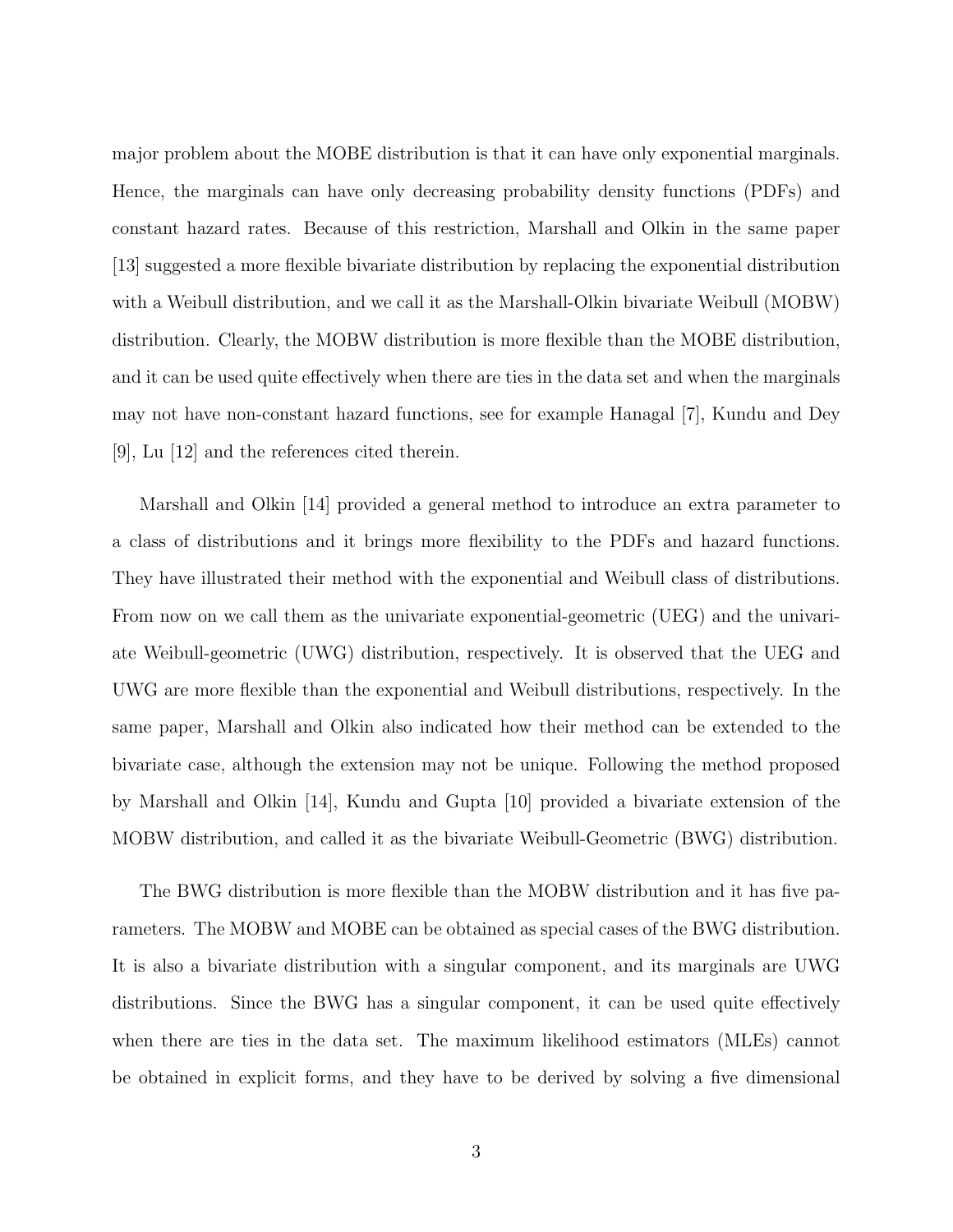optimization problem. To avoid that computational complexity, Kundu and Gupta [10] proposed an Expectation Maximization (EM) algorithm to compute the MLEs of the unknown parameters, and it involves solving only one non-linear equation at each 'E'-step of the EM algorithm. It is observed by the authors that the proposed EM algorithm works very well in practice.

It is known that Bayesian inference has certain advantages in many cases. In this case it is observed that most of the results for the classical inference are asymptotic in nature, whereas in the Bayesian inference it is possible to obtain exact results for small sample sizes also. This is one of the major motivations to provide Bayesian inference in this case. In this paper first we develop the Bayesian inference of the unknown parameters of the BWG distribution. We have assumed a fairly flexible set of priors on the unknown parameters. It is observed that the Bayes estimates cannot be obtained in closed form. One needs to solve a five dimensional integration to compute the Bayes estimates. To avoid that we have used an EM algorithm to compute the posterior mode and that can be used as Bayes estimates of the unknown parameters. We have further used the importance sampling technique to construct credible intervals. One real data set has been analyzed to check how the proposed method works in practice. We have further used the BWG distribution which is more flexible than the MOBW distribution in analyzing dependent competing risks data when there are ties. We have analyzed the same data set based on the BWG distribution and came to the conclusion that it might be better to use the BWG distribution than the MOBW distribution in this case.

The rest of the paper is organized as follows. In Section 2, we provide the BWG distribution and discuss some basic properties. The prior assumptions are presented in Section 3. In Section 4, the posterior analysis has been performed and the applications have been presented in Section 5. Some simulation results have been provided in Section 6, and finally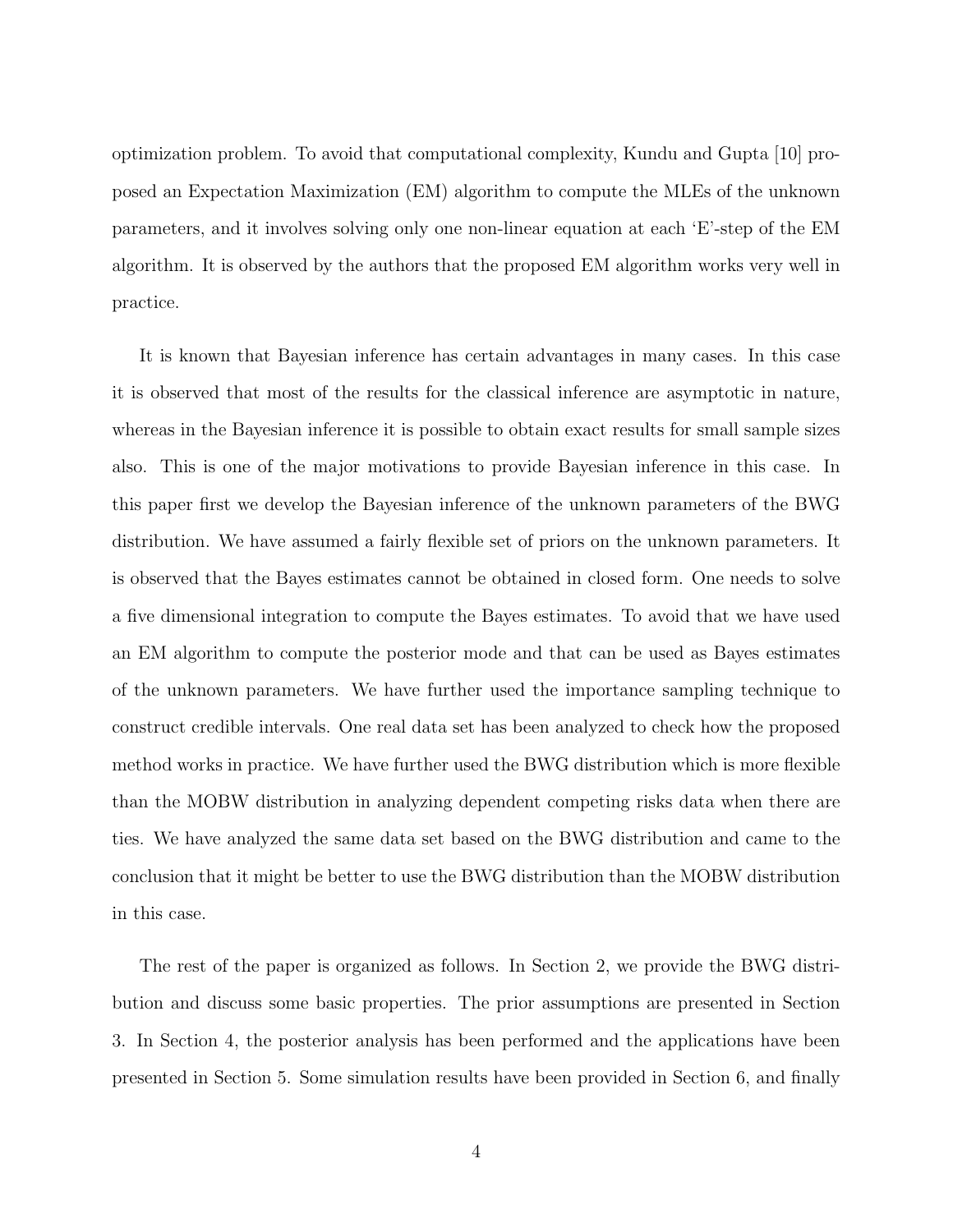we conclude the paper in Section 7.

# 2 BIVARIATE WEIBULL-GEOMETRIC DISTRIBUTION

#### 2.1 PRELIMINARIES AND NOTATIONS

We use the following notations in this paper. A two-parameter Weibull distribution with the shape parameter  $\alpha > 0$  and the scale parameter  $\lambda > 0$ , with the PDF

$$
f_{WE}(x; \alpha, \lambda) = \begin{cases} \alpha \lambda x^{\alpha - 1} e^{-\lambda x^{\alpha}} & \text{if } x > 0\\ 0 & \text{if } x \le 0, \end{cases}
$$
 (1)

will be denoted by  $WE(\alpha, \lambda)$ . If the shape parameter  $\alpha = 1$ , it becomes an exponential distribution and we will denote it by  $EXP(\lambda)$ . A geometric random variable N with the probability mass function (PMF)

$$
P(N = n) = \theta(1 - \theta)^{n-1}; \quad n = 1, 2, \dots,
$$
\n(2)

for  $0 < \theta \le 1$ , will be denoted by  $GE(\theta)$ . Note that when  $\theta = 1$ , N is a degenerate random variable at 1. If F is any distribution function we will use  $\bar{F}$  as its survival function.

Marshall and Olkin [14] used the following method to introduce an extra parameter to a class of distribution functions. Suppose  $\{X_n; n = 1, 2, \ldots\}$  is a sequence of independent and identically distributed (i.i.d.) random variables with the common cumulative distribution function (CDF)  $F_X(x)$  and the PDF  $f_X(x)$ , then define a new random variable

$$
Y=\min\{X_1,\ldots,X_N\},\
$$

where N is a  $GE(p)$  random variable, and N is independent of  $X_1, X_2, \ldots$  The survival function of Y for  $y > 0$ , becomes

$$
\bar{F}_Y(y) = P(Y > y) = \sum_{n=1}^{\infty} P(Y > y | N = n) P(N = n) = \frac{p\bar{F}_X(y)}{1 - (1 - p)\bar{F}_X(y)}.
$$
 (3)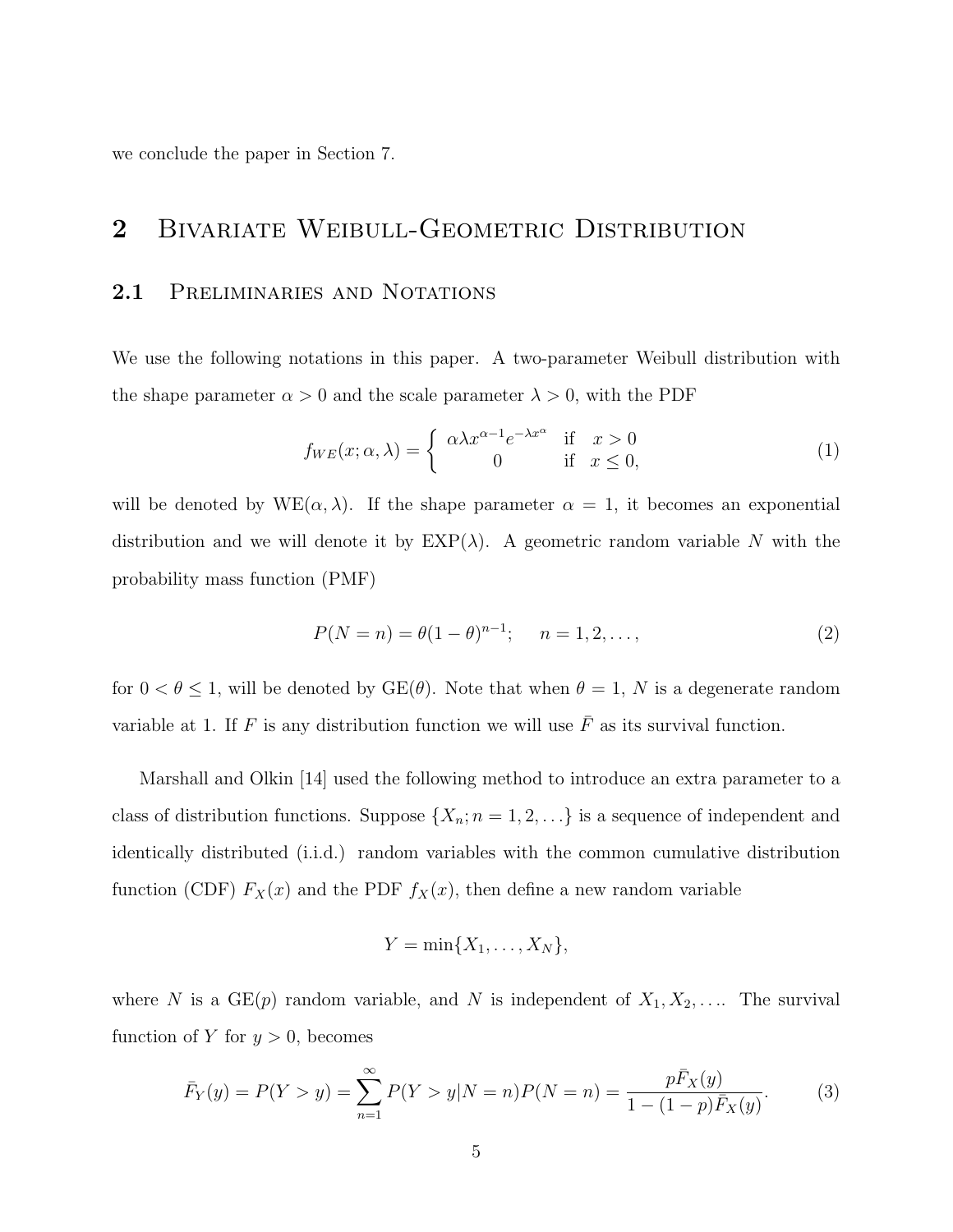Marshall and Olkin [14] considered in details two important classes of distribution functions namely (i) exponential and (ii) Weibull. When  $X_i$  follows ( $\sim$ ) EXP( $\lambda$ ), then the survival function and the PDF of Y become

$$
\bar{F}_{UEG}(y) = \frac{pe^{-\lambda y}}{1 - (1 - p)e^{-\lambda y}}
$$
 and  $f_{UEG}(y) = \frac{p\lambda e^{-\lambda y}}{(1 - (1 - p)e^{-\lambda y})^2}$ ,

respectively. From now on, we call it as the univariate exponential-geometric (UEG), and it is denoted by  $UEG(\lambda, p)$ . Note that  $EXP(\lambda)$  is a member of  $UEG(\lambda, p)$ , when  $p = 1$ . Similarly, when  $X_i \sim \text{WE}(\alpha, \lambda)$ , then the survival function and the PDF of Y become

$$
\bar{F}_{UWG}(y) = \frac{p e^{-\lambda y^{\alpha}}}{1 - (1 - p)e^{-\lambda y^{\alpha}}} \quad \text{and} \quad f_{UWG}(y) = \frac{p \alpha \lambda y^{\alpha - 1} e^{-\lambda y^{\alpha}}}{(1 - (1 - p)e^{-\lambda y^{\alpha}})^{2}},
$$

respectively. From now on we call it as the univariate Weibull-geometric (UWG), and it is denoted by UWG( $\alpha$ ,  $\lambda$ ,  $p$ ). In this case WE( $\alpha$ ,  $\lambda$ ), EXP( $\lambda$ ) and UEG( $\lambda$ ,  $p$ ) are members of UWG( $\alpha$ ,  $\lambda$ ,  $p$ ), with the appropriate choices of p and  $\alpha$ . The PDF of the UWG is either a decreasing or an unimodal function, and the hazard function can be an increasing, decreasing or an unimodal function.

#### 2.2 BIVARIATE WEIBULL-GEOMETRIC DISTRIBUTION

A bivariate random vector  $(Y_1, Y_2)$  is said to have the Marshall-Olkin bivariate Weibull (MOBW) distribution if the joint survival function of  $Y_1, Y_2$ , for  $y_1 > 0, y_2 > 0$ , is

$$
\bar{F}_{MOBW} = \begin{cases}\ne^{-(\lambda_0 + \lambda_1)y_1^{\alpha} - \lambda_2 y_2^{\alpha}} & \text{if } y_1 \ge y_2 > 0 \\
e^{-(\lambda_0 + \lambda_2)y_2^{\alpha} - \lambda_1 y_1^{\alpha}} & \text{if } y_2 > y_1 > 0,\n\end{cases}
$$
\n(4)

and it will be denoted by MOBW( $\alpha$ ,  $\lambda_0$ ,  $\lambda_1$ ,  $\lambda_2$ ). If  $(Y_1, Y_2) \sim \text{MOBW}(\alpha, \lambda_0, \lambda_1, \lambda_2)$ , then the joint PDF of  $Y_1, Y_2$  becomes

$$
f_{MOBW}(y_1, y_2) = \begin{cases} f_{WE}(y_1; \alpha, \lambda_0 + \lambda_1) f_{WE}(y_2; \alpha, \lambda_2) & \text{if } y_1 > y_2 > 0, \\ f_{WE}(y_1; \alpha, \lambda_1) f_{WE}(y_2; \alpha, \lambda_0 + \lambda_2) & \text{if } y_2 > y_1 > 0, \\ \frac{\lambda_0}{\lambda_0 + \lambda_1 + \lambda_2} f_{WE}(y; \alpha, \lambda_0 + \lambda_1 + \lambda_2) & \text{if } y_1 = y_2 = y. \end{cases}
$$
(5)

When we write the joint PDF (5) corresponds to the joint survival function (4) it is understood that the first two components of (5) are with respect to the two dimensional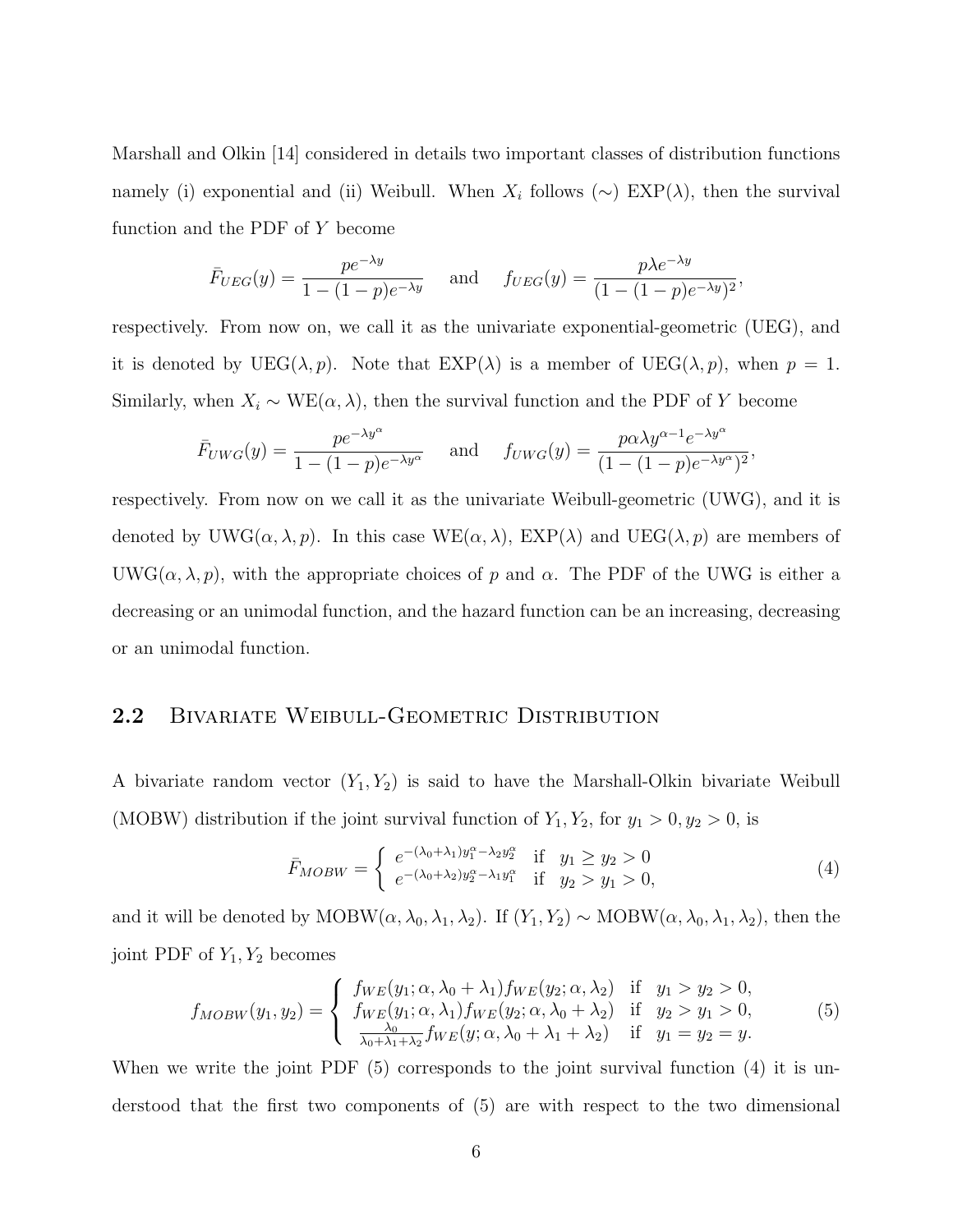Lebesgue measure and the third component is with respect to the one dimensional Lebesgue measure. Now we define the bivariate Weibull- Geometric (BWG) distribution as introduced by Kundu and Gupta [10]. Suppose  $\{(X_{1n}, X_{2n}); n = 1, 2, \ldots\}$  is a sequence of i.i.d. MOBW( $\alpha$ ,  $\lambda_0$ ,  $\lambda_1$ ,  $\lambda_2$ ) random variables, and  $N \sim \text{GE}(\theta)$ , and it is independent of  $\{(X_{1n}, X_{2n}); n = 1, 2, \ldots\},\$  then the random vector  $(Y_1, Y_2)$ , where

$$
Y_1 = \min\{X_{11}, \ldots, X_{1N}\}\
$$
 and  $Y_2 = \min\{X_{21}, \ldots, X_{2N}\},$ 

is said to have the BWG distribution with parameters  $\alpha$ ,  $\lambda_0$ ,  $\lambda_1$ ,  $\lambda_2$ ,  $\theta$  and will be denoted by BWG( $\alpha$ ,  $\lambda_0$ ,  $\lambda_1$ ,  $\lambda_2$ ,  $\theta$ ). If  $(Y_1, Y_2) \sim BWG(\alpha, \lambda_0, \lambda_1, \lambda_2, \theta)$ , then the joint survival function of  $(Y_1, Y_2)$  for  $y_1 > 0, y_2 > 0$  is

$$
\bar{F}_{BWG}(y_1, y_2) = P(Y_1 > y_1, Y_2 > y_2) = \begin{cases} \frac{\theta e^{-(\lambda_0 + \lambda_1)y_1^{\alpha} - \lambda_2 y_2^{\alpha}}}{1 - (1 - \theta)e^{-(\lambda_0 + \lambda_1)y_1^{\alpha} - \lambda_2 y_2^{\alpha}}} & \text{if } y_1 \ge y_2 > 0\\ \frac{\theta e^{-\lambda_1 y_1^{\alpha} - (\lambda_0 + \lambda_2)y_2^{\alpha}}}{1 - (1 - \theta)e^{-(\lambda_1 + \lambda_2)y_2^{\alpha}}} & \text{if } y_2 > y_1 > 0, \end{cases}
$$
(6)

and the joint PDF for  $y_1 > 0, y_2 > 0$  becomes

$$
f_{BWG}(y_1, y_2) = \begin{cases} f_1(y_1, y_2) & \text{if } y_1 > y_2 > 0\\ f_2(y_1, y_2) & \text{if } y_2 > y_1 > 0\\ f_0(y) & \text{if } y_1 = y_2 = y, \end{cases}
$$
(7)

where

$$
f_1(y_1, y_2) = \frac{\alpha^2 y_1^{\alpha - 1} y_2^{\alpha - 1} \theta(\lambda_0 + \lambda_1) \lambda_2 e^{-(\lambda_0 + \lambda_1) y_1^{\alpha} - \lambda_2 y_2^{\alpha}} (1 + (1 - \theta) e^{-(\lambda_0 + \lambda_1) y_1^{\alpha} - \lambda_2 y_2^{\alpha}})}{(1 - (1 - \theta) e^{-(\lambda_0 + \lambda_1) y_1^{\alpha} - \lambda_2 y_2^{\alpha}})^3}
$$
  
\n
$$
f_2(y_1, y_2) = \frac{\alpha^2 y_1^{\alpha - 1} y_2^{\alpha - 1} \theta(\lambda_0 + \lambda_2) \lambda_1 e^{-\lambda_1 y_1^{\alpha} - (\lambda_0 + \lambda_2) y_2^{\alpha}} (1 + (1 - \theta) e^{-\lambda_1 y_1^{\alpha} - (\lambda_0 + \lambda_2) y_2^{\alpha}})}{(1 - (1 - \theta) e^{-\lambda_1 y_1^{\alpha} - (\lambda_0 + \lambda_2) y_2^{\alpha}})^3}
$$
  
\n
$$
f_0(y) = \frac{\alpha y^{\alpha - 1} \theta \lambda_0 e^{-(\lambda_0 + \lambda_1 + \lambda_2) y^{\alpha}}}{(\lambda_0 + \lambda_1 + \lambda_2) (1 - (1 - \theta) e^{-(\lambda_0 + \lambda_1 + \lambda_2) y^{\alpha}})^2}.
$$

It has been shown by Kundu and Gupta [10] that the joint PDF of a BWG distribution can take variety of shapes.

The BWG distribution is a singular distribution with  $P(Y_1 = Y_2) = \frac{\lambda_0}{\lambda_0 + \lambda_0}$  $\lambda_0 + \lambda_1 + \lambda_2$  $> 0.$ Moreover, if  $(Y_1, Y_2) \sim BWG(\alpha, \lambda_0, \lambda_1, \lambda_2, \theta)$ , then  $Y_1 \sim UWG(\alpha, \lambda_0 + \lambda_1, \theta)$  and  $Y_2 \sim$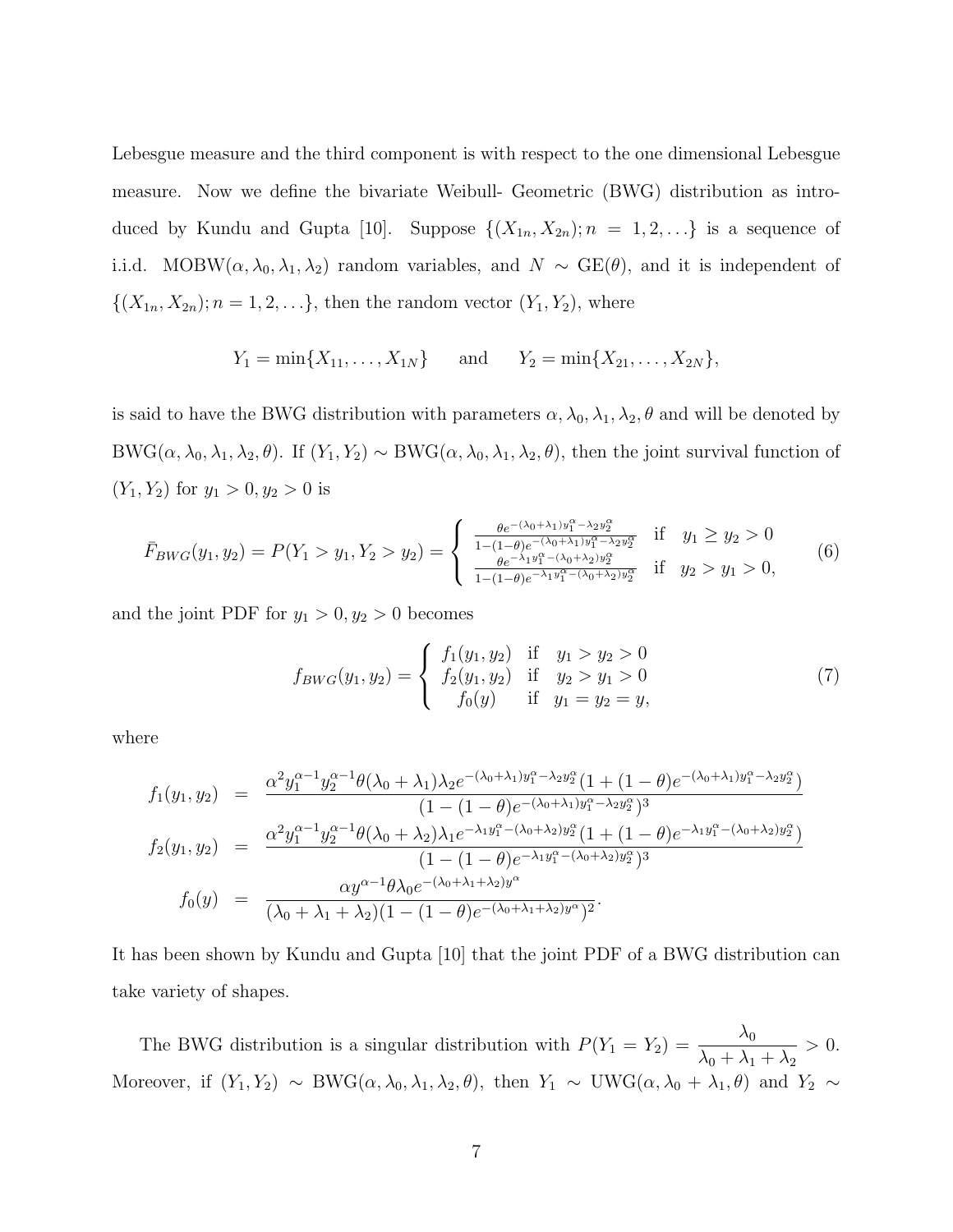UWG( $\alpha$ ,  $\lambda_0 + \lambda_2$ ,  $\theta$ ). The survival copula associate with the BWG distribution can be written as

$$
\widehat{C}(u,v) = \begin{cases}\n\widehat{C}_1(u,v) & \text{if } \left(1 - \theta + \frac{\theta}{u}\right)^{\lambda_0 + \lambda_1} \ge \left(1 - \theta + \frac{\theta}{v}\right)^{\lambda_0 + \lambda_2} \\
\widehat{C}_2(u,v) & \text{if } \left(1 - \theta + \frac{\theta}{u}\right)^{\lambda_0 + \lambda_1} < \left(1 - \theta + \frac{\theta}{v}\right)^{\lambda_0 + \lambda_2},\n\end{cases} \tag{8}
$$

where

$$
\widehat{C}_1(u,v) = \frac{\theta}{(1-\theta+\frac{\theta}{u})(1-\theta+\frac{\theta}{v})^{\lambda_2/(\lambda_0+\lambda_2)}-(1-\theta)} \n\widehat{C}_2(u,v) = \frac{\theta}{(1-\theta+\frac{\theta}{u})^{\lambda_1/(\lambda_0+\lambda_1)}(1-\theta+\frac{\theta}{v})-(1-\theta)}.
$$

If  $\lambda_1 = \lambda_2$  and if we denote  $\frac{\lambda_1}{\lambda_2}$  $\lambda_0 + \lambda_1$  $=\frac{\lambda_2}{\lambda_1}$  $\lambda_0 + \lambda_2$  $=\gamma$ , then (8) becomes

$$
\widehat{C}(u,v) = \begin{cases}\n\widehat{C}_1(u,v) & \text{if } u \le v \\
\widehat{C}_2(u,v) & \text{if } u > v,\n\end{cases}
$$
\n(9)

where

$$
\widehat{C}_1(u,v) = \frac{\theta}{(1-\theta+\frac{\theta}{u})(1-\theta+\frac{\theta}{v})^{\gamma}-(1-\theta)} \n\widehat{C}_2(u,v) = \frac{\theta}{(1-\theta+\frac{\theta}{u})^{\gamma}(1-\theta+\frac{\theta}{v})-(1-\theta)}.
$$

We call this copula (9) as the geometric Marshall-Olkin (GMO) copula. Note that when  $\theta$  $= 1$ , the GMO copula becomes

$$
\widehat{C}(u,v) = \begin{cases} uv^{\gamma} & \text{if } u \le v \\ u^{\gamma}v & \text{if } u > v. \end{cases}
$$
\n(10)

Note that, (10) is the well known Marshall-Olkin copula or Cuadras-Auge family of copulas, see for example Nelsen [16]. Using the copula, different dependency properties and dependency measures can be established.

We need the following results for further development. Suppose  $(Y_1, Y_2) \sim BWG(\alpha, \lambda_0, \lambda_1, \lambda_2, \theta)$ and N is same as defined before where  $\Theta = (\alpha, \lambda_0, \lambda_1, \lambda_2, \theta)^{\top}$ , then the conditional probability mass function of N given  $Y_1 = y_1$  and  $Y_2 = y_2$  becomes:

$$
f_N(n|y_1, y_2, \Theta) = \begin{cases} c_1(y_1, y_2, \Theta)(1-\theta)^{n-1} n^2 e^{-(n-1)(\lambda_0 + \lambda_1) y_1^{\alpha} - (n-1)\lambda_2 y_2^{\alpha}} & \text{if } y_2 < y_1 \\ c_2(y_1, y_2, \Theta)(1-\theta)^{n-1} n^2 e^{-(n-1)(\lambda_0 + \lambda_2) y_2^{\alpha} - (n-1)\lambda_1 y_1^{\alpha}} & \text{if } y_1 < y_2 \\ c_0(y, \Theta)(1-\theta)^{n-1} e^{-(n-1)(\lambda_0 + \lambda_1 + \lambda_2) y^{\alpha}} & \text{if } y_1 = y_2 = y, \end{cases} \tag{11}
$$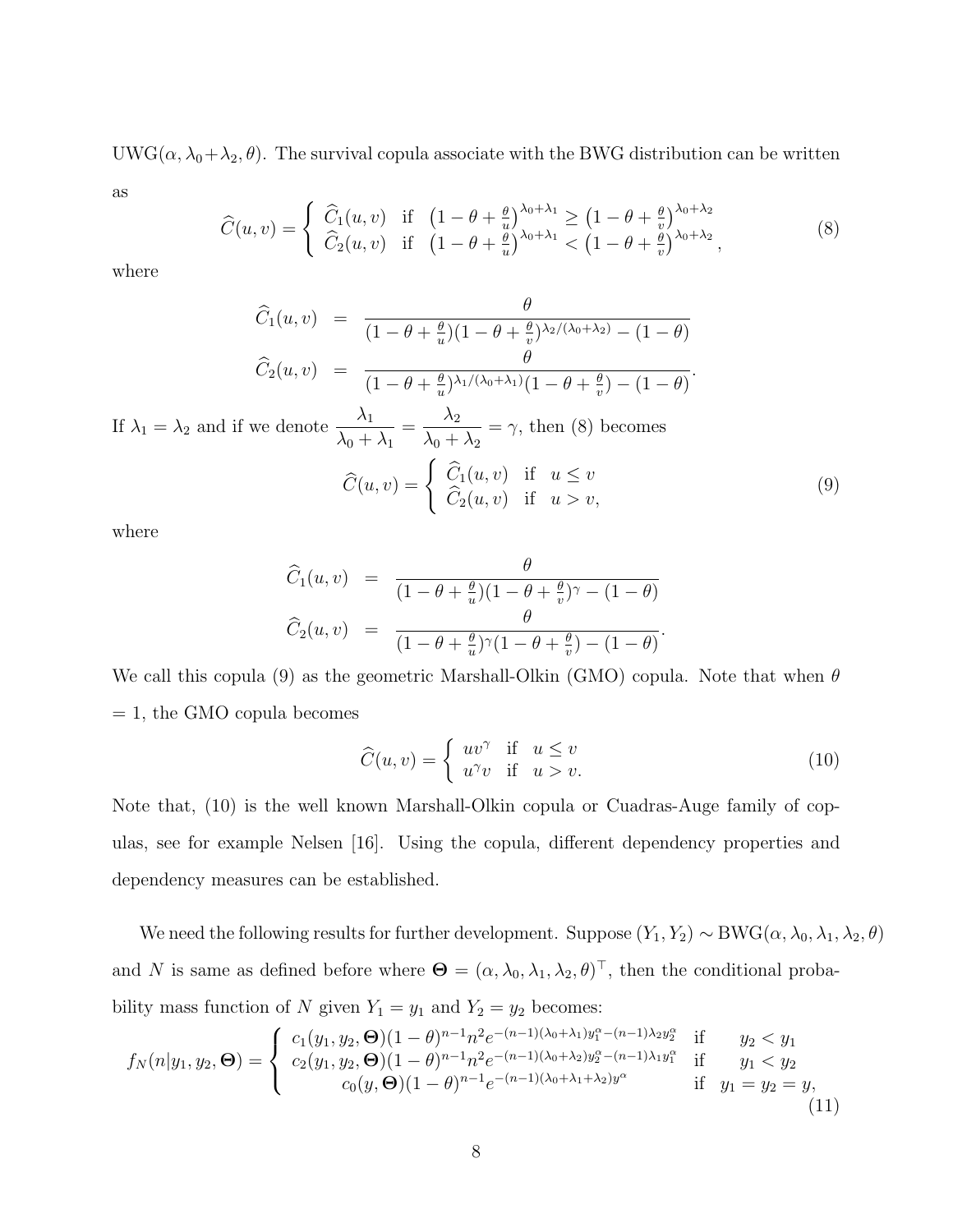where

$$
c_1(y_1, y_2, \Theta) = \frac{(1 - (1 - \theta)e^{-(\lambda_0 + \lambda_1)y_1^{\alpha} - \lambda_2 y_2^{\alpha}})^3}{(1 + (1 - \theta)e^{-(\lambda_0 + \lambda_1)y_1^{\alpha} - \lambda_2 y_2^{\alpha}})}
$$
  
\n
$$
c_2(y_1, y_2, \Theta) = \frac{(1 - (1 - \theta)e^{-\lambda_1 y_1^{\alpha} - (\lambda_0 + \lambda_2)y_2^{\alpha}})^3}{(1 + (1 - \theta)e^{-\lambda_1 y_1^{\alpha} - (\lambda_0 + \lambda_2)y_2^{\alpha}})}
$$
  
\n
$$
c_0(y, \Theta) = (1 - (1 - \theta)e^{-(\lambda_0 + \lambda_1 + \lambda_2)y^{\alpha}}).
$$

Hence,

$$
E(N|y_1, y_2, \Theta) = \begin{cases} \frac{(1-\psi_1(y_1, y_2, \Theta))^2 - 6(1-\psi_1(y_1, y_2, \Theta)) + 6}{(1-\psi_1(y_1, y_2, \Theta))^3} & \text{if} \quad y_2 < y_1\\ \frac{(1-\psi_2(y_1, y_2, \Theta))^2 - 6(1-\psi_2(y_1, y_2, \Theta)) + 6}{(1-\psi_2(y_1, y_2, \Theta))^3} & \text{if} \quad y_1 < y_2\\ \frac{(1-\psi_2(y_1, y_2, \Theta))^2 - 6(1-\psi_2(y_1, y_2, \Theta)) + 6}{c_0(y, \Theta)} & \text{if} \quad y_1 = y_2 = y, \end{cases} \tag{12}
$$

where

$$
\psi_1(y_1, y_2, \Theta) = (1 - \theta)e^{-(\lambda_0 + \lambda_1)y_1^{\alpha} - \lambda_2 y_2^{\alpha}}
$$
  

$$
\psi_2(y_1, y_2, \Theta) = (1 - \theta)e^{-(\lambda_0 + \lambda_2)y_2^{\alpha} - \lambda_1 y_1^{\alpha}}.
$$

# 3 Prior Assumptions and Available Data

### 3.1 PRIOR ASSUMPTION

We use the following notations from now on. A beta distribution with parameter  $\alpha_0 > 0$  and  $\beta_0 > 0$  will be denoted by Beta $(\alpha_0, \beta_0)$ . A gamma distribution with the shape parameter  $\alpha_0$ , the scale parameter  $\lambda_0$  and the mean  $(\alpha_0/\lambda_0)$  will be denoted by Gamma $(\alpha_0, \lambda_0)$ . We make the following prior assumptions on the unknown parameters.

$$
\lambda_0 \sim \text{Gamma}(a_0, b_0), \tag{13}
$$

$$
\lambda_1 \sim \text{Gamma}(a_1, b_1), \tag{14}
$$

$$
\lambda_2 \sim \text{Gamma}(a_2, b_2), \tag{15}
$$

$$
\theta \sim \text{Beta}(a_3, b_3), \tag{16}
$$

$$
\alpha \sim \text{Gamma}(a_4, b_4), \qquad (17)
$$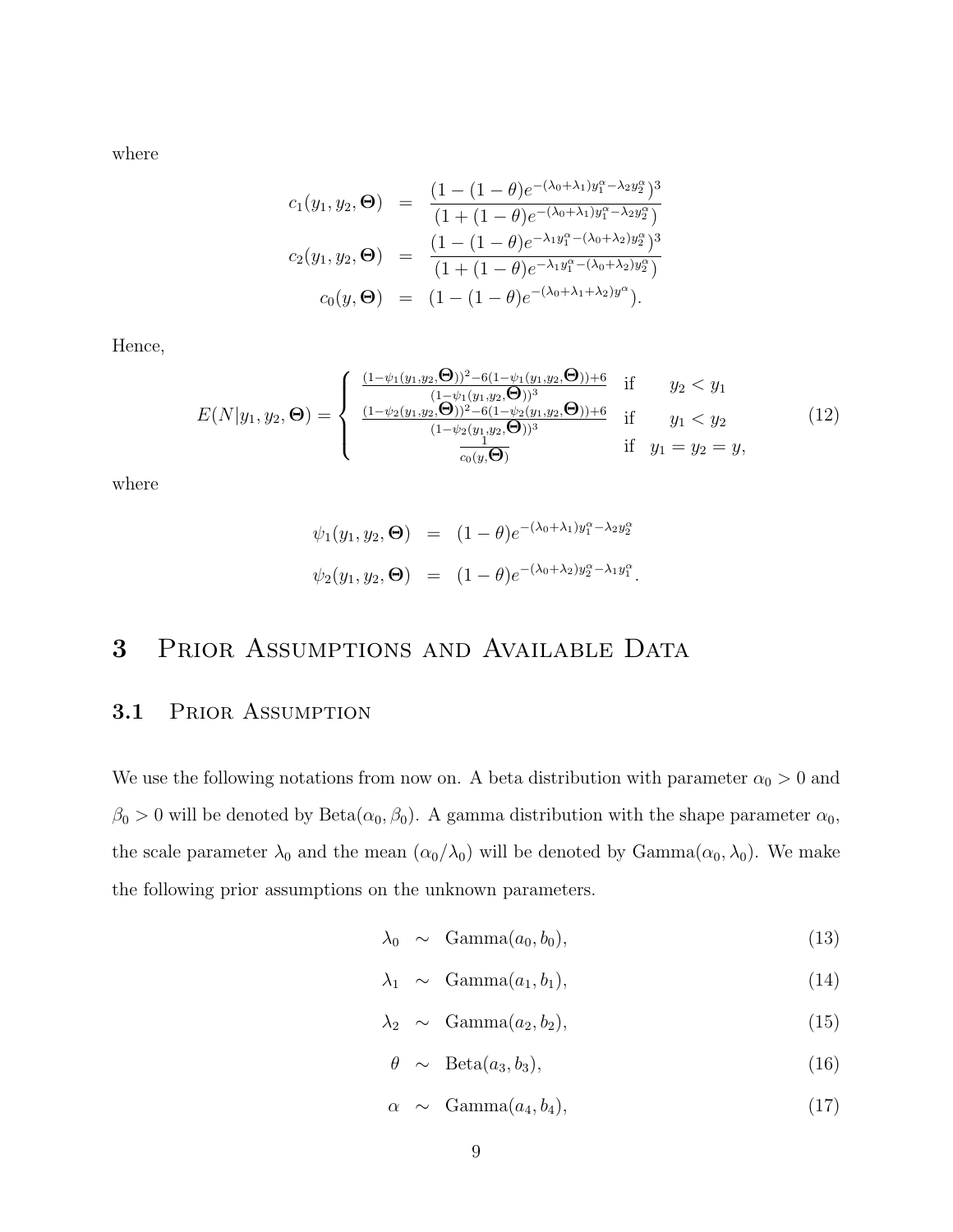and they are independently distributed. It should be mentioned that it is possible to assume a more general prior on  $\alpha$  rather than (17). We can assume that it has support on  $(0,\infty)$ and its prior PDF is log-concave in nature. This kind of assumption is quite common in the statistical literature, see for example Berger and Sun [2] or Kundu [8]. All our analyses will go through even with this general prior also.

#### 3.2 AVAILABLE DATA

Bivariate Data: It is assumed that the available bivariate data set is of the following form:

$$
\mathcal{D}_1 = \{ (y_{11}, y_{21}), \dots, (y_{1n}, y_{2n}) \}.
$$
\n(18)

In this paper we will be using the following notations:

$$
I_0 = \{i : y_{1i} = y_{2i}\},
$$
  $I_1 = \{i : y_{1i} > y_{2i}\},$   $I_2 = \{i : y_{1i} < y_{2i}\},$   $I = \{1, ..., n\},$ 

 $|I_0| = k_0, |I_1| = k_1, |I_2| = k_2$ , here  $|I_j|$  denotes the number of elements in set  $I_j$ , for  $j = 0, 1, 2$ . It is assumed that  $k_0 > 0$ ,  $k_1 > 0$  and  $k_2 > 0$ .

Competing Risk Data: It is assumed that the available competing risks data set is of the following form:

$$
\mathcal{D}_2 = \{(t_1, \delta_1), \dots, (t_n, \delta_n)\}.
$$
\n
$$
(19)
$$

Here  $t_i$  denotes the time of failure and  $\delta_i$  denotes the cause of failure. In this paper, it is assumed that there are only two causes of failures, say Cause 1 and Cause 2. When  $\delta_i = 1$ , it indicates that the item has failed due to Cause 1, similarly, when  $\delta_i = 2$ , it means the item has failed due to Cause 2. When  $\delta_i = 0$ , it means that the item has failed at  $t_i$  due to both the causes. In this paper we will be using the following notations:

$$
J_0 = \{i : \delta_i = 0\}, \quad J_1 = \{i : \delta_i = 1\}, \quad J_2 = \{i : \delta_i = 2\},
$$

 $|J_0| = m_0$ ,  $|J_1| = m_1$ ,  $|J_2| = m_2$ . It is assumed that  $m_0 > 0$ ,  $m_1 > 0$  and  $m_2 > 0$ .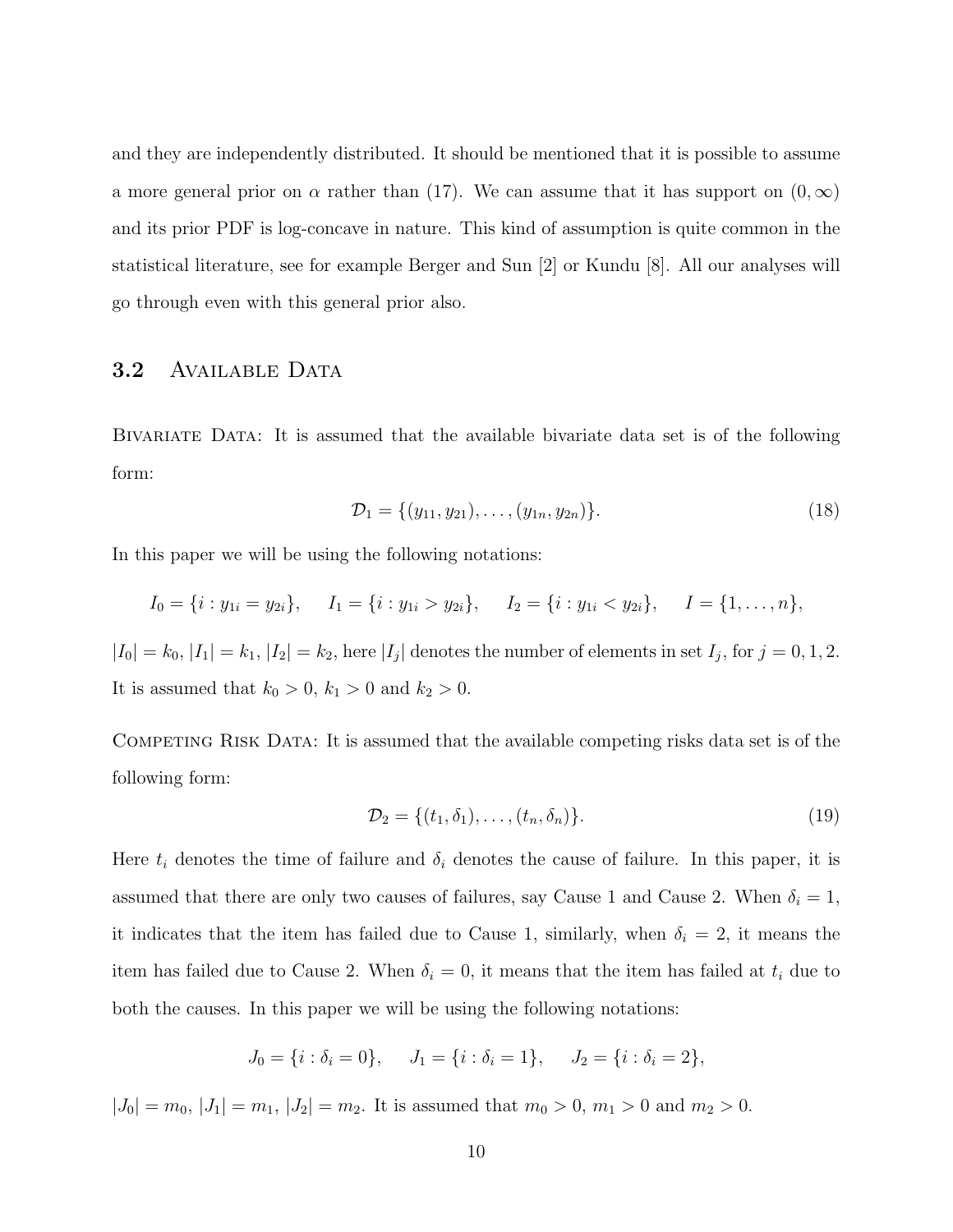# 4 Posterior Analysis

In this section we provide the posterior analyses for the bivariate data set as well as for the competing risks data set.

#### 4.1 BIVARIATE DATA

The joint likelihood function of the observed data can be written as

$$
L(\mathcal{D}_1|\Theta) = \left\{ \prod_{i \in I_1} f_1(y_{1i}, y_{2i}) \right\} \left\{ \prod_{i \in I_2} f_2(y_{1i}, y_{2i}) \right\} \left\{ \prod_{i \in I_0} f_o(y_i) \right\},\tag{20}
$$

here  $\mathbf{\Theta} = (\alpha, \lambda_0, \lambda_1, \lambda_2, \theta)$ . Hence, based on the likelihood function (20) and the priors (13) to (17), the joint posterior density function can be written as

$$
\pi(\Theta|\mathcal{D}_1) \propto g_1(\alpha|\mathcal{D}_1)g_2(\theta|\mathcal{D}_1)g_3(\alpha,\lambda_0|\mathcal{D}_1)g_4(\alpha,\lambda_1|\mathcal{D}_1)g_5(\alpha,\lambda_2|\mathcal{D}_1)g_6(\Theta|\mathcal{D}_1),\tag{21}
$$

where

$$
g_1(\alpha | \mathcal{D}_1) \propto \alpha^{2k_1 + 2k_2 + k_0 + a_4 - 1} e^{-\alpha(b_4 - \sum_{i \in I_1 \cup I_2} \ln(y_{1i} y_{2i}) - \sum_{i \in I_0} \ln y_i)}
$$
(22)

$$
g_2(\theta|\mathcal{D}_1) \propto \theta^{n+a_3-1}(1-\theta)^{b_3-1} \tag{23}
$$

$$
g_3(\alpha, \lambda_0 | \mathcal{D}_1) \propto \lambda_0^{k_0 + a_0 - 1} e^{-\lambda_0 (b_0 + \sum_{i \in I_1} y_{1i}^{\alpha} + \sum_{i \in I_2} y_{2i}^{\alpha} + \sum_{i \in I_0} y_i^{\alpha})}, \tag{24}
$$

$$
g_4(\alpha, \lambda_1 | \mathcal{D}_1) \propto \lambda_1^{k_2 + a_1 - 1} e^{-\lambda_1 (b_1 + \sum_{i \in I_1 \cup I_2} y_{1i}^{\alpha} + \sum_{i \in I_0} y_i^{\alpha})}, \tag{25}
$$

$$
g_5(\alpha, \lambda_2 | \mathcal{D}_1) \propto \lambda_2^{k_1 + a_2 - 1} e^{-\lambda_2 (b_2 + \sum_{i \in I_1 \cup i_2} y_{2i}^{\alpha} + \sum_{i \in I_0} y_i^{\alpha})},
$$
\n
$$
(1 + (1 - 4) \circ e^{-(\lambda_0 + \lambda_1) y_{1i}^{\alpha} - \lambda_2 y_{2i}^{\alpha})}
$$
\n
$$
(26)
$$

$$
g_6(\Theta|\mathcal{D}_1) = \frac{(\lambda_0 + \lambda_1)^{k_1}(\lambda_0 + \lambda_2)^{k_2}}{(\lambda_0 + \lambda_1 + \lambda_2)^{k_0}} \prod_{i \in I_1} \frac{(1 + (1 - \theta)e^{-(\lambda_0 + \lambda_1)y_{1i}^{\alpha} - \lambda_2 y_{2i}^{\alpha})}}{(1 - (1 - \theta)e^{-(\lambda_0 + \lambda_1)y_{1i}^{\alpha} - \lambda_2 y_{2i}^{\alpha})^3}} \prod_{i \in I_2} \frac{(1 + (1 - \theta)e^{-\lambda_1 y_{1i}^{\alpha} - (\lambda_0 + \lambda_2)y_{2i}^{\alpha})}}{(1 - (1 - \theta)e^{-\lambda_1 y_{1i}^{\alpha} - (\lambda_0 + \lambda_2)y_{2i}^{\alpha})^3}} \prod_{i \in I_0} \frac{1}{(1 - (1 - \theta)e^{-(\lambda_0 + \lambda_1 + \lambda_2)y_i^{\alpha}})^2}.
$$
(27)

It is clear that the joint posterior density function is not in a standard form, and the Bayes estimates cannot be obtained in closed form.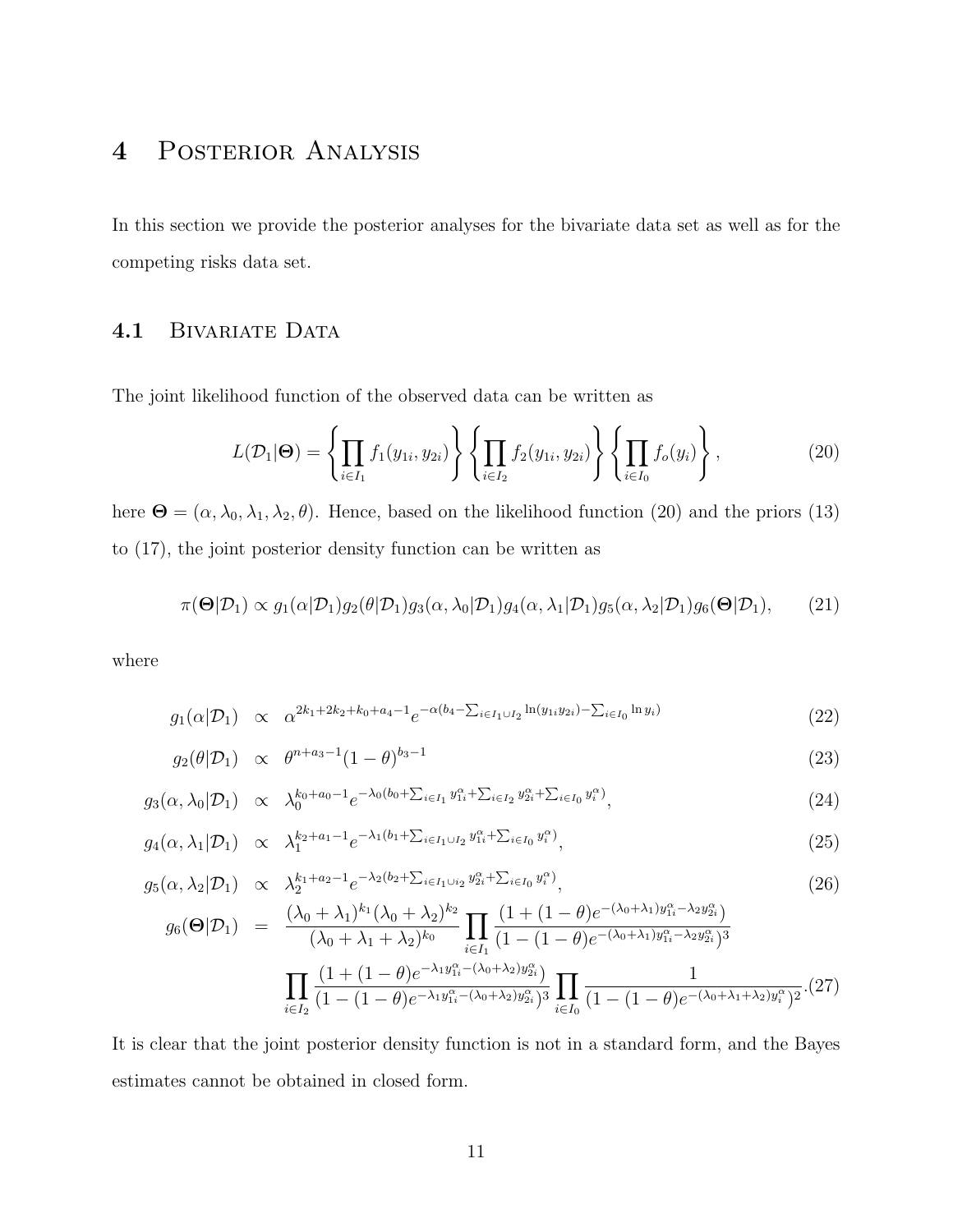It should be mentioned that the posterior mode plays an important role for any posterior analysis. First we will obtain the posterior mode of  $\pi(\Theta|\mathcal{D}_1)$  which can be used to provide Bayes estimates of the unknown parameters with respect to the 0-1 loss function. To compute the posterior mode we have used the EM algorithm technique as suggested by Ghosh, Delampady and Samanta [6]. It should be pointed out that Kundu and Gupta [10] suggested a very efficient EM algorithm to compute the maximum likelihood estimators of the unknown parameters based on the bivariate data from a BWG distribution. We have closely followed the method suggested by Kundu and Gupta [10], but we have used it in case of the posterior distribution.

Here also the basic idea remains same. To compute the posterior mode, we treat this as a missing value problem, and in this case the missing values are the observed value of N at each data point. Therefore, the 'complete' data  $\mathcal{D}_c$  will be of the form

$$
\mathcal{D}_c = \{ (y_{11}, y_{21}, n_1), \dots, (y_{1n}, y_{2n}, n_n) \},\tag{28}
$$

here  $n_i$  is the missing value of N for the data point  $(y_{1i}, y_{2i})$ , for  $i = 1, \ldots, n$ . For brevity, we write  $\mathcal{D}_c = (\mathbf{y}, \mathbf{z})$ , where **y** denotes the observed data  $\mathcal{D}_1$  and  $\mathbf{z} = (n_1, \ldots, n_n)$  denotes the missing data. We use the following procedure. For fixed  $\theta$ , by using the EM algorithm we obtain  $\widehat{\lambda}_0(\theta)$ ,  $\widehat{\lambda}_1(\theta)$ ,  $\widehat{\lambda}_2(\theta)$ ,  $\widehat{\alpha}(\theta)$ , which maximizes  $\pi(\Theta|\mathbf{y})$ , for all  $\alpha > 0$ ,  $\lambda_0 > 0$ ,  $\lambda_1 > 0$ ,  $\lambda_2 > 0$ , i.e.

$$
\pi(\widehat{\alpha}(\theta),\widehat{\lambda}_0(\theta),\widehat{\lambda}_1(\theta),\widehat{\lambda}_2(\theta),\theta|\mathbf{y})\geq \pi(\alpha,\lambda_0,\lambda_1,\lambda_2,\theta).
$$

Then find  $\widehat{\theta}$ , so that

$$
\pi(\widehat{\alpha}(\widehat{\theta}),\widehat{\lambda}_{0}(\widehat{\theta}),\widehat{\lambda}_{1}(\widehat{\theta}),\widehat{\lambda}_{2}(\widehat{\theta}),\theta|\mathbf{y})\geq \pi(\widehat{\alpha}(\theta),\widehat{\lambda}_{0}(\theta),\widehat{\lambda}_{1}(\theta),\widehat{\lambda}_{2}(\theta),\theta|\mathbf{y}).
$$

Note that since  $\pi(\Theta|\mathbf{y}) = \pi(\Theta, \mathbf{z}|\mathbf{y})/p(\mathbf{z}|\mathbf{y}, \Theta)$ , we have

$$
\ln \pi(\Theta | \mathbf{y}) = \ln \pi(\Theta, \mathbf{z} | \mathbf{y}) - \ln p(\mathbf{z} | \mathbf{y}, \Theta).
$$
\n(29)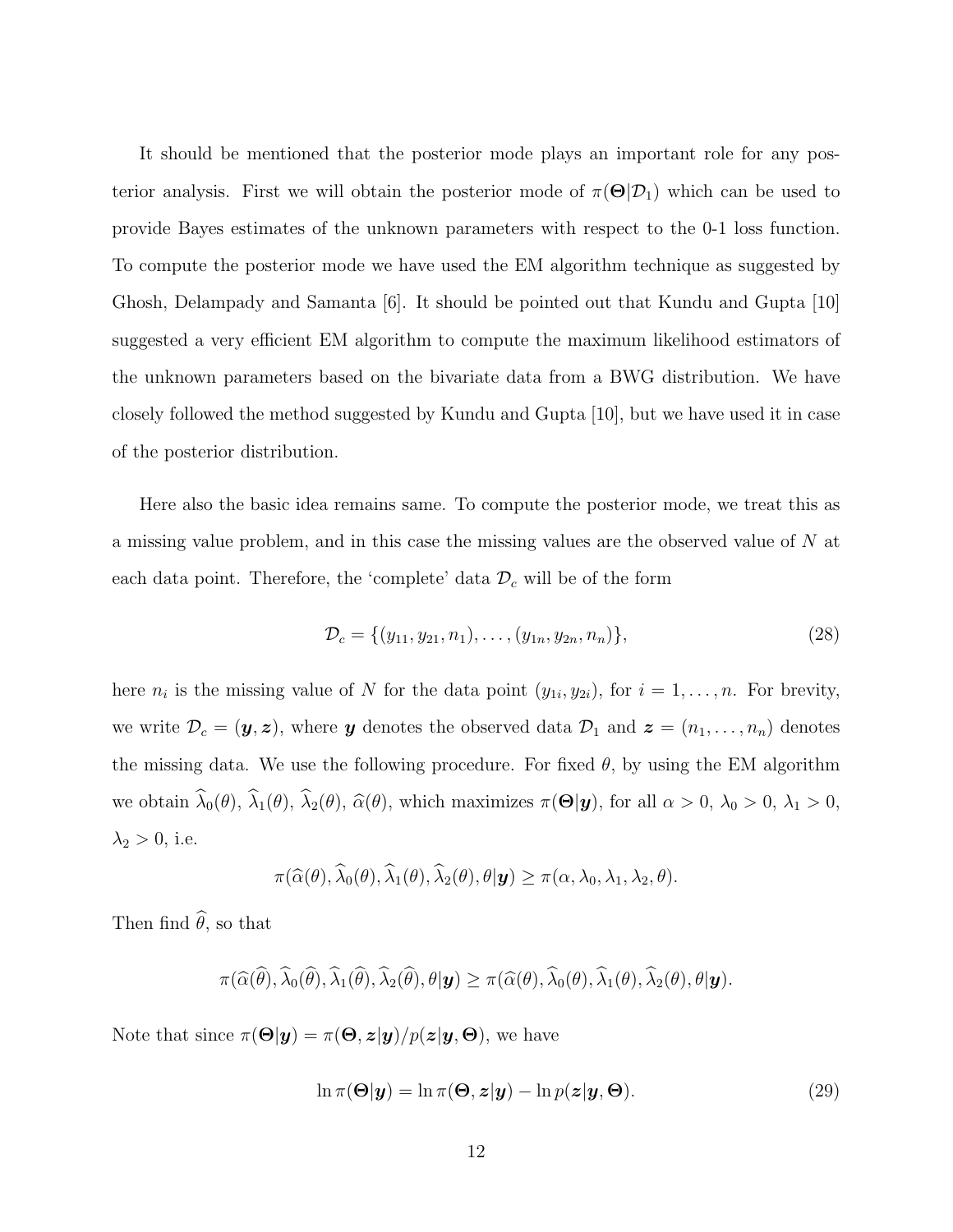We use the following notation now  $\boldsymbol{\gamma} = (\alpha, \lambda_0, \lambda_1, \lambda_2)^\top$ ,  $\boldsymbol{\gamma}^{(k)} = (\alpha^{(k)}, \lambda_0^{(k)}, \lambda_1^{(k)}, \lambda_2^{(k)})^\top$  is the estimate of the parameter vector  $\gamma$  at the k-th stage of the EM algorithm for fixed  $\theta$  and  $\Theta^{(k)} = (\gamma^{(k)}, \theta)$ . It may be mentioned that  $\alpha^{(k)}, \lambda_0^{(k)}, \lambda_1^{(k)}, \lambda_2^{(k)}$  depend on  $\theta$ , but we do not explicitly mention it for brevity.

Taking expectation with respect to  $\mathbf{Z}|\Theta^{(k)}$  on both sides of (29), we get

$$
\ln \pi(\Theta|\mathbf{y}) = \sum_{\mathbf{z}} \ln \pi(\Theta, \mathbf{z}|\mathbf{y}) p(\mathbf{z}|\mathbf{y}, \Theta^{(k)}) - \sum_{\mathbf{z}} \ln p(\mathbf{z}|\mathbf{y}, \Theta) p(\mathbf{z}|\mathbf{y}, \Theta^{(k)})
$$
  
=  $Q(\Theta, \Theta^{(k)}) - H(\Theta, \Theta^{(k)}).$ 

Therefore,  $\Theta^{(k+1)}$  can be obtained by maximizing  $Q(\Theta, \Theta^{(k)})$  with respect to  $\alpha$ ,  $\lambda_0$ ,  $\lambda_1$  and  $\lambda_2$ , see for example Ghosh, Delampady and Samanta [6]. It can be easily shown that in that case

$$
\ln \pi(\boldsymbol{\Theta}^{(k+1)}|\boldsymbol{y}) \geq \ln \pi(\boldsymbol{\Theta}^{(k)}|\boldsymbol{y}).
$$

In the Appendix, we provide the explicit expression of  $Q(\mathbf{\Theta}, \mathbf{\Theta}^{(k)})$  and will show how it can be maximized by solving one non-linear equation only. Note that the posterior mode can be used as a Bayes estimate of  $\Theta$ .

Now we will describe how we can obtain the Bayes estimator of any function say h of  $\Theta$ and to obtain the associate credible interval based on the importance sampling technique. The procedure is quite simple. From (22) to (26), we rewrite as follows:

$$
\pi_1(\theta|\mathcal{D}_1) \sim \text{Beta}(n + a_3, b_3) \tag{30}
$$

$$
\pi_2(\lambda_0 | \mathcal{D}_1, \alpha) \sim \text{Gamma}\left(k_0 + a_0, b_0 + \sum_{i \in I_1} y_{1i}^{\alpha} + \sum_{i \in I_2} y_{2i}^{\alpha} + \sum_{i \in I_0} y_i^{\alpha}\right) \tag{31}
$$

$$
\pi_3(\lambda_1|\mathcal{D}_1,\alpha) \sim \text{Gamma}\left(k_2 + a_1, b_1 + \sum_{i \in I_1 \cup I_2} y_{1i}^\alpha + \sum_{i \in I_0} y_i^\alpha\right),\tag{32}
$$

$$
\pi_4(\lambda_2|\mathcal{D}_1, \alpha) \sim \text{Gamma}\left(k_1 + a_2, b_2 + \sum_{i \in I_1 \cup I_2} y_{2i}^{\alpha} + \sum_{i \in I_0} y_i^{\alpha}\right),
$$
\n(33)

$$
\pi_5(\alpha|\mathcal{D}_1) = kv(\alpha)\alpha^{2k_1+2k_2+k_0+a_4-1}e^{-\alpha(b_4-\sum_{i\in I_1\cup I_2}\ln(y_{1i}y_{2i})-\sum_{i\in I_0}\ln y_i)},\tag{34}
$$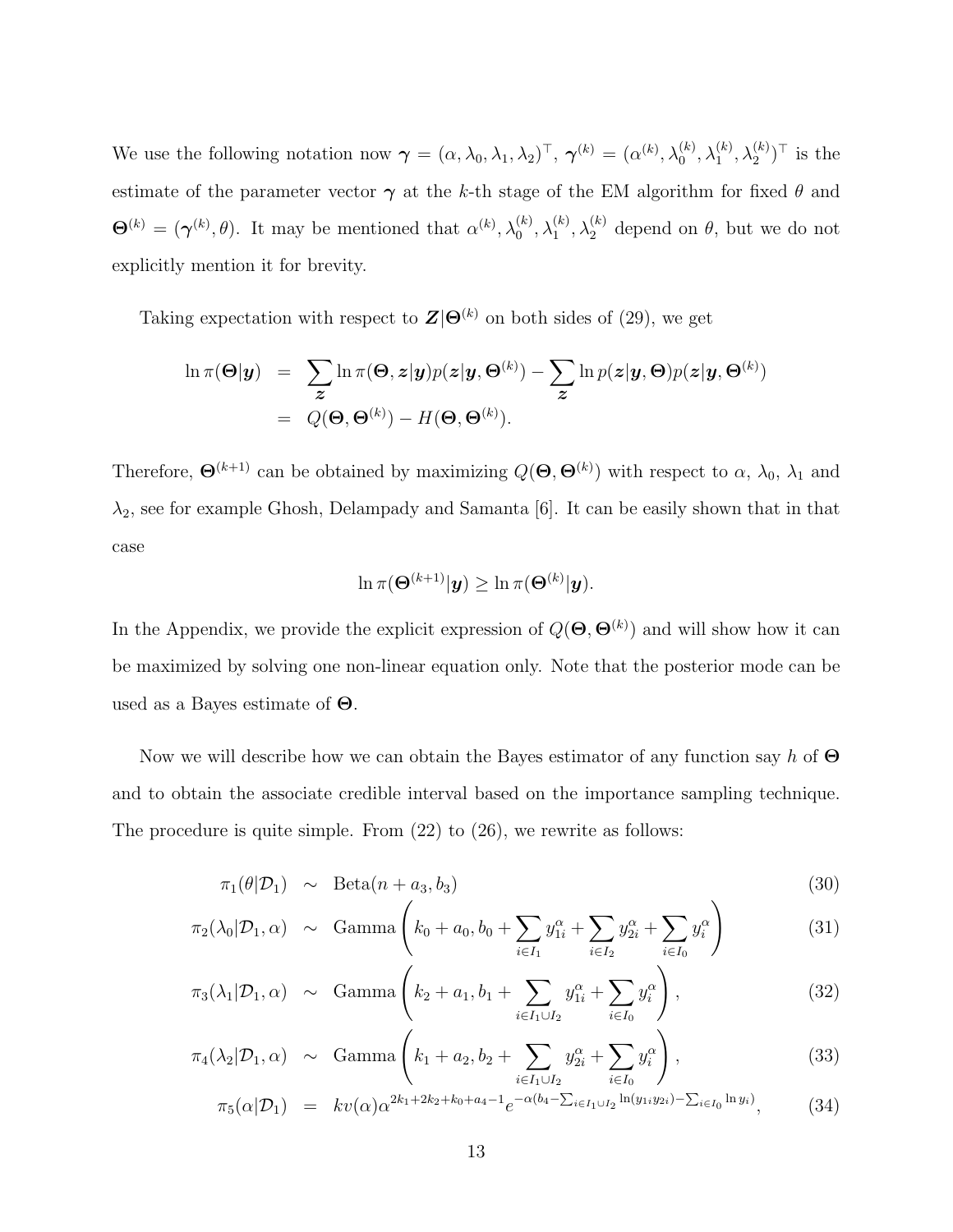here

$$
v(\alpha) = \left(b_0 + \sum_{i \in I_1} y_{1i}^{\alpha} + \sum_{i \in I_2} y_{2i}^{\alpha} + \sum_{i \in I_0} y_i^{\alpha}\right)^{-(k_0 + a_0)} \times \left(b_1 + \sum_{i \in I_1 \cup I_2} y_{1i}^{\alpha} + \sum_{i \in I_0} y_i^{\alpha}\right)^{-(k_2 + a_1)} \times \left(b_2 + \sum_{i \in I_1 \cup i_2} y_{2i}^{\alpha} + \sum_{i \in I_0} y_i^{\alpha}\right)^{-(k_1 + a_2)},
$$

and k is the normalizing constant. Finally we take  $g(\Theta) = g_6(\Theta|\mathcal{D}_1)$ . We need the following result for further development.

THEOREM 1:  $\pi_5(\alpha|\mathcal{D}_1)$  is log-concave.

PROOF: It can be obtained similarly as the proof of Theorem 2 of Kundu [8]. The details are avoided.  $\blacksquare$ 

Since  $\pi_5(\alpha|\mathcal{D}_1)$  is a log-concave function, it is very simple to generate samples from  $\pi_5(\alpha|\mathcal{D}_1)$  by using the method of Devroye [4]. Alternatively, we can use the method of Kundu [8] also to generate samples from  $\pi_5(\alpha|\mathcal{D}_1)$ . Therefore, the following algorithm can be used to compute the Bayes estimate of  $h(\Theta)$  and the associated highest posterior density (HPD) credible interval also.

#### ALGORITHM 1:

Step 1: Generate  $\alpha_1, \ldots, \alpha_M$  from  $\pi_5(\alpha | \mathcal{D}_1)$  using the method of Devroye [4] or Kundu [8].

Step 2: For a given  $\alpha_m$ , generate

$$
\lambda_{0m} \sim \text{Gamma}\left(k_0 + a_0, b_0 + \sum_{i \in I_1} y_{1i}^{\alpha_m} + \sum_{i \in I_2} y_{2i}^{\alpha_m} + \sum_{i \in I_0} y_i^{\alpha_m}\right)
$$
  

$$
\lambda_{1m} \sim \text{Gamma}\left(k_2 + a_1, b_1 + \sum_{i \in I_1 \cup I_2} y_{1i}^{\alpha_m} + \sum_{i \in I_0} y_i^{\alpha_m}\right)
$$
  

$$
\lambda_{2m} \sim \text{Gamma}\left(k_1 + a_2, b_2 + \sum_{i \in I_1 \cup I_2} y_{2i}^{\alpha_m} + \sum_{i \in I_0} y_i^{\alpha_m}\right),
$$

for  $m = 1, \ldots, M$ .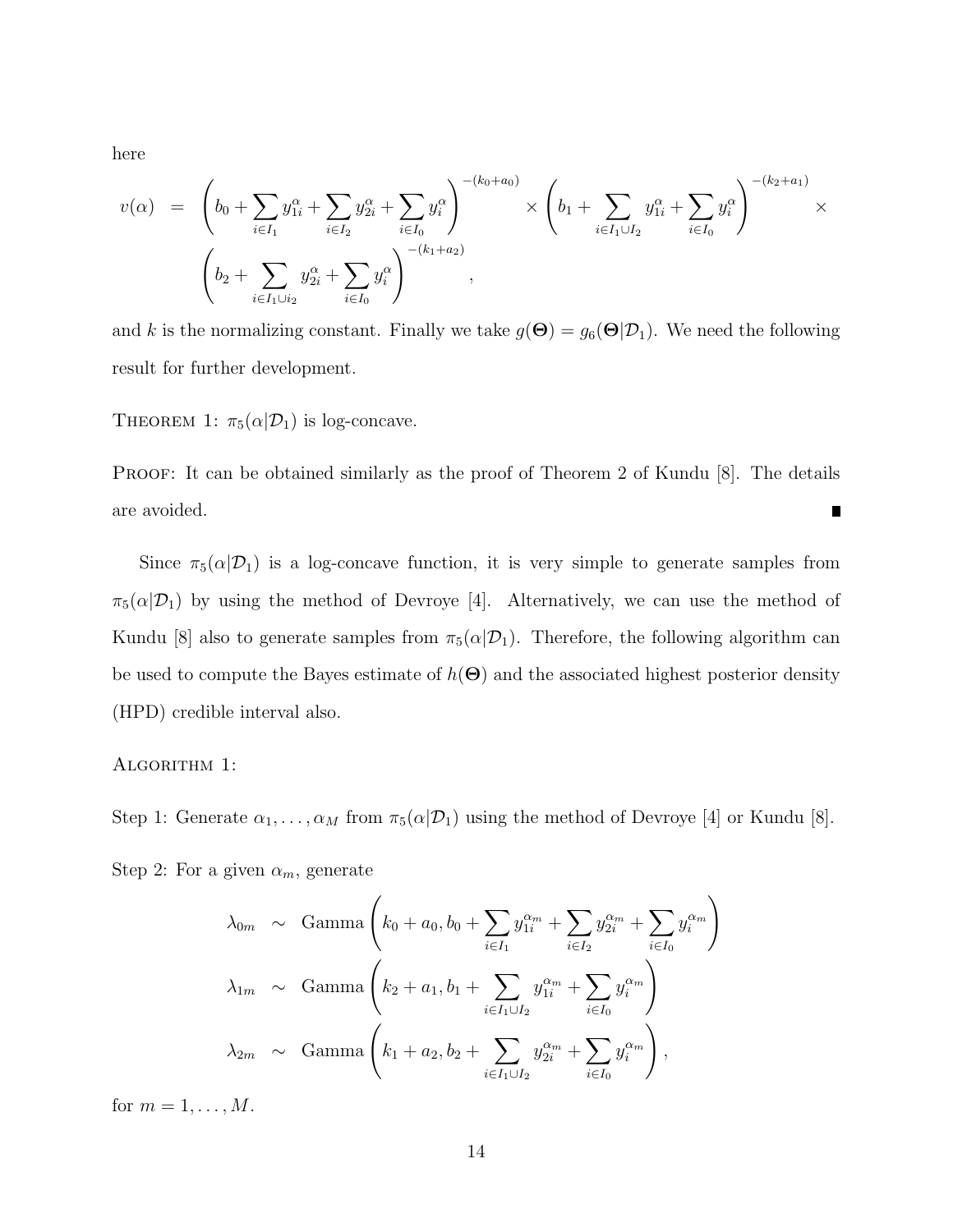Step 3: Generate  $\theta_1, \ldots, \theta_M$  from Beta $(n + a_3, b_3)$ .

Step 4: Compute  $h_m = h(\alpha_m, \lambda_{0m}, \lambda_{1m}, \lambda_{2m}, \theta_m)$ , for  $i = 1, ..., M$ .

Step 5: Calculate

$$
w_m = \frac{g(\alpha_m, \lambda_{0m}, \lambda_{1m}, \lambda_{2m}, \theta_m)}{\sum_{i=1}^M g(\alpha_i, \lambda_{0i}, \lambda_{1i}, \lambda_{2i}, \theta_i)}.
$$

Step 6: Compute the Bayes estimate of  $h(\alpha, \lambda_0, \lambda_1, \lambda_2, \theta)$  under the squared error loss function as  $\overline{M}$ 

$$
\widehat{h}(\alpha, \lambda_0, \lambda_1, \lambda_2, \theta) = \sum_{m=1}^{M} w_m h_m.
$$

Step 7: To construct a  $100(1 - \gamma)\%$   $(0 < \gamma < 1)$  credible interval of  $h(\alpha, \lambda_0, \lambda_1, \lambda_2, \theta)$ , first order  $h_m$ 's for  $m = 1, \ldots, M$ , say  $h_{(1)} < \ldots < h_{(M)}$ , and arrange  $w_m$ 's accordingly to get  $w_{[1]}, \ldots, w_{[M]}$ . Note that  $w_{[1]}, \ldots, w_{[M]}$  may not be ordered.

Step 8: A 100(1 –  $\gamma$ )% credible interval (CRI) can be obtained as  $(h_{j_1}, h_{j_2})$ , where  $j_1$  and  $j_2$ satisfy,  $j_1, j_2 \in \{1, ..., M\}$ ,  $j_1 < j_2$ , and

$$
\sum_{i=j_1}^{j_2} w_{[i]} \le 1 - \gamma < \sum_{i=j_1}^{j_2+1} w_{[i]}.\tag{35}
$$

The 100(1 –  $\gamma$ )% highest posterior density (HPD) CRI can be obtained as  $(h_{j_1^*}, h_{j_2^*})$ , where  $j_1^*$  and  $j_2^*$  satisfy,  $j_1^*, j_2^* \in \{1, \ldots, M\}, j_1^* < j_2^*,$ 

$$
\sum_{i=j_1^*}^{j_2^*} w_{[i]} \le 1 - \gamma < \sum_{i=j_1^*}^{j_2^*+1} w_{[i]} \quad \text{ and} \quad h_{j_2^*} - h_{j_1^*} \le h_{j_2} - h_{j_1}.
$$

where  $j_1, j_2$  satisfy (35).

### 4.2 COMPETING RISK DATA

In this section we develop the posterior analysis of the BWG model for competing risks data as provided in (19). There are several ways to model competing risks data, and we have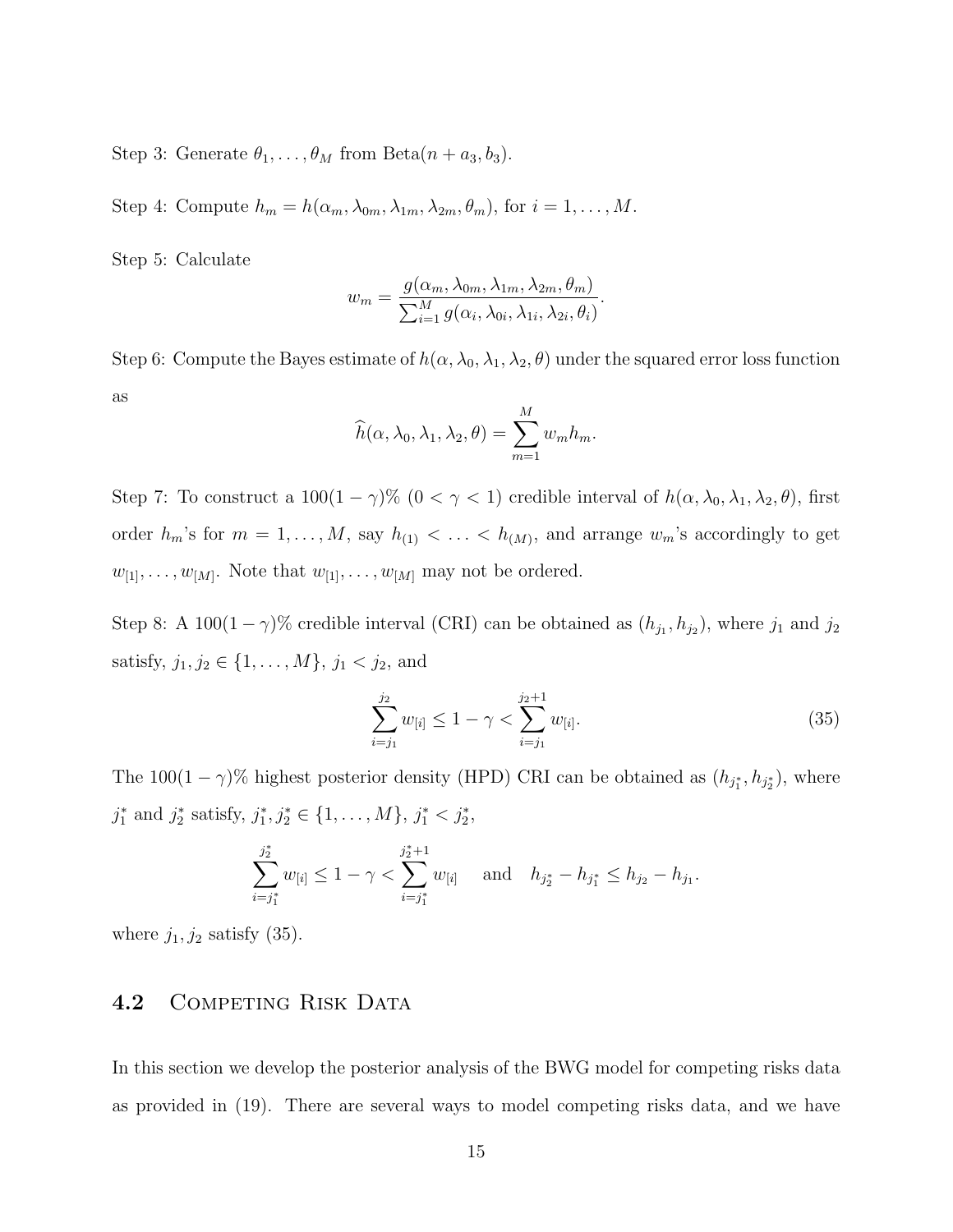used the latent failure type model assumption of Cox [3] and it can defined as given below for two competing causes of failures. Suppose  $Y_1$  and  $Y_2$  are the lifetimes of two competing causes of failures, then the observed failure time  $(T)$  and the cause of failure  $(\Delta)$  is defined as follows  $\epsilon$ 

$$
T = \min\{Y_1, Y_2\}, \qquad \Delta = \begin{cases} 1 & \text{if} \quad Y_1 < Y_2 \\ 2 & \text{if} \quad Y_1 > Y_2 \\ 0 & \text{if} \quad Y_1 = Y_2. \end{cases}
$$

In most of the existing literature it has been assumed that lifetimes of the competing causes are independently distributed. Here it is assumed that  $Y_1$  and  $Y_2$  are dependent and  $(Y_1, Y_2) \sim BWG(\alpha, \lambda_0, \lambda_1, \lambda_2, \theta)$ . We need the following results for further development.

THEOREM 2: Suppose  $(Y_1, Y_2) \sim BWG(\alpha, \lambda_0, \lambda_1, \lambda_2, \theta)$ , then

(a) 
$$
P(y_1 \le Y_1 < y_1 + dy_1, Y_2 > y_1) = \frac{\theta \alpha \lambda_1 y_1^{\alpha - 1} e^{-(\lambda_0 + \lambda_1 + \lambda_2)y_1^{\alpha}}}{(1 - (1 - \theta) e^{-(\lambda_0 + \lambda_1 + \lambda_2)y_1^{\alpha}})^2} dy_1.
$$
  
\n(b)  $P(Y_1 > y_2, y_2 \le Y_2 < y_2 + dy_2) = \frac{\theta \alpha \lambda_2 y_1^{\alpha - 1} e^{-(\lambda_0 + \lambda_1 + \lambda_2)y_2^{\alpha}}}{(1 - (1 - \theta) e^{-(\lambda_0 + \lambda_1 + \lambda_2)y_2^{\alpha}})^2} dy_2.$ 

П

PROOF: See in the Appendix.

Based on Theorem 2, the joint likelihood function becomes:

$$
L(\mathcal{D}_2|\Theta) = \left(\frac{\alpha^n \theta^n \lambda_0^{m_0} \lambda_1^{m_1} \lambda_2^{m_2}}{(\lambda_0 + \lambda_1 + \lambda_2)^{m_0}}\right) \left\{ \prod_{i=1}^n \frac{t_i^{\alpha-1} e^{-(\lambda_0 + \lambda_1 + \lambda_2)t_i^{\alpha}}}{(1 - (1 - \theta) e^{-(\lambda_0 + \lambda_1 + \lambda_2)t_i^{\alpha}})^2} \right\}.
$$

It is assumed that we have the competing risks data as defined in (19). Therefore, based on the priors (13) to (17), the joint posterior of  $\Theta/\mathcal{D}_2$  becomes

$$
\pi(\Theta|\mathcal{D}_2) \propto \pi_1(\theta|\mathcal{D}_1)\pi_2(\lambda_0|\mathcal{D}_1,\alpha)\pi_3(\lambda_1|\mathcal{D}_2,\alpha)\pi_4(\lambda_2|\mathcal{D}_1,\alpha)\pi_5(\alpha|\mathcal{D}_1)g(\Theta|\mathcal{D}_2),\qquad(36)
$$

here

$$
\pi_1(\theta|\mathcal{D}_2) \sim \text{Beta}(n+a_3, b_3),
$$
  

$$
\pi_2(\lambda_0|\mathcal{D}_2, \alpha) \sim \text{Gamma}\left(m_0+a_0, b_0+\sum_{i=1}^n t_i^{\alpha}\right),
$$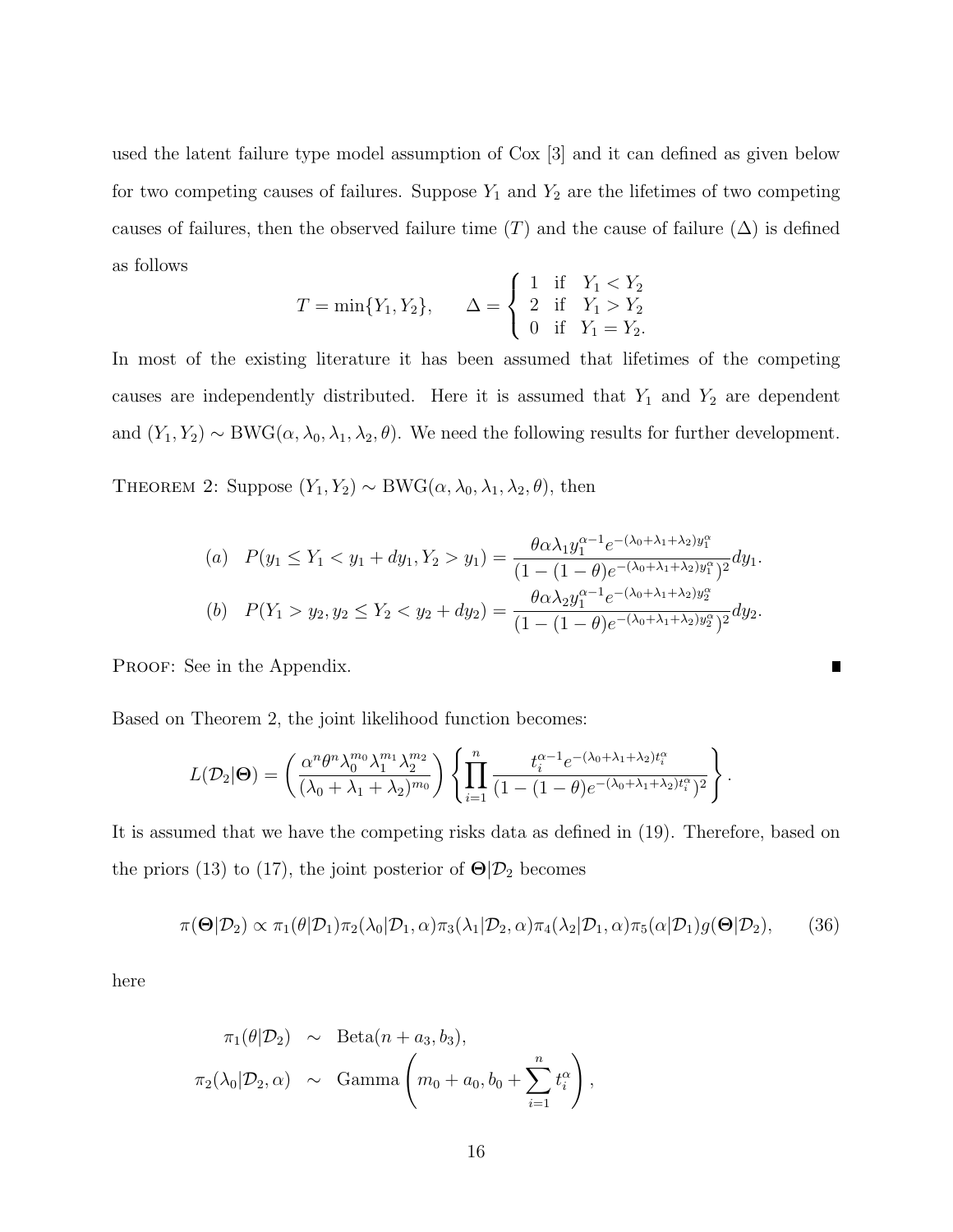$$
\pi_3(\lambda_1 | \mathcal{D}_2, \alpha) \sim \text{Gamma}\left(m_1 + a_1, b_1 + \sum_{i=1}^n t_i^{\alpha}\right),
$$
  

$$
\pi_4(\lambda_2 | \mathcal{D}_2, \alpha) \sim \text{Gamma}\left(m_2 + a_2, b_2 + \sum_{i=1}^n t_i^{\alpha}\right),
$$
  

$$
\pi_5(\alpha | \mathcal{D}_2) \propto u(\alpha) \alpha^{n+a_4-1} e^{-\alpha(b_4 - \sum_{i=1}^n \ln t_i)},
$$
  

$$
g(\Theta | \mathcal{D}_2) = \frac{1}{(\lambda_0 + \lambda_1 + \lambda_2)^{m_0}} \times \frac{1}{\prod_{i=1}^n (1 - (1 - \theta) e^{-(\lambda_0 + \lambda_1 + \lambda_2)t_i^{\alpha}})^2},
$$

and

$$
u(\alpha) = \left(b_0 + \sum_{i=1}^n t_i^{\alpha}\right)^{-(m_0 + a_0)} \times \left(b_1 + \sum_{i=1}^n t_i^{\alpha}\right)^{-(m_1 + a_1)} \times \left(b_2 + \sum_{i=1}^n t_i^{\alpha}\right)^{-(m_2 + a_2)}.
$$

We need the following result for further development.

THEOREM 3:  $\pi_5(\alpha|\mathcal{D}_2)$  is log-concave.

PROOF: It follows along the same line as the proof of Theorem 1.

Therefore, using the method of Devroye [4] or by Kundu [8] it is possible to generate samples from  $\pi_5(\alpha|\mathcal{D}_2)$ . Hence, it is possible to use a similar algorithm as Algorithm 1 to compute Bayes estimate of any function of the parameters and to construct credible and HPD credible intervals. The following algorithm can be used for that purposes.

 $\blacksquare$ 

#### ALGORITHM 2:

Step 1: Generate  $\alpha_1, \ldots, \alpha_M$  from  $\pi_5(\alpha | \mathcal{D}_2)$  using the method of Devroye [4] or Kundu [8].

Step 2: For a given  $\alpha_m$ , generate

$$
\lambda_{0m} \sim \text{Gamma}\left(m_0 + a_0, b_0 + \sum_{i=1}^n t_i^{\alpha_m}\right),
$$
  

$$
\lambda_{1m} \sim \text{Gamma}\left(m_1 + a_1, b_1 + \sum_{i=1}^n t_i^{\alpha_m}\right),
$$
  

$$
\lambda_{2m} \sim \text{Gamma}\left(m_2 + a_2, b_2 + \sum_{i=1}^n t_i^{\alpha_m}\right),
$$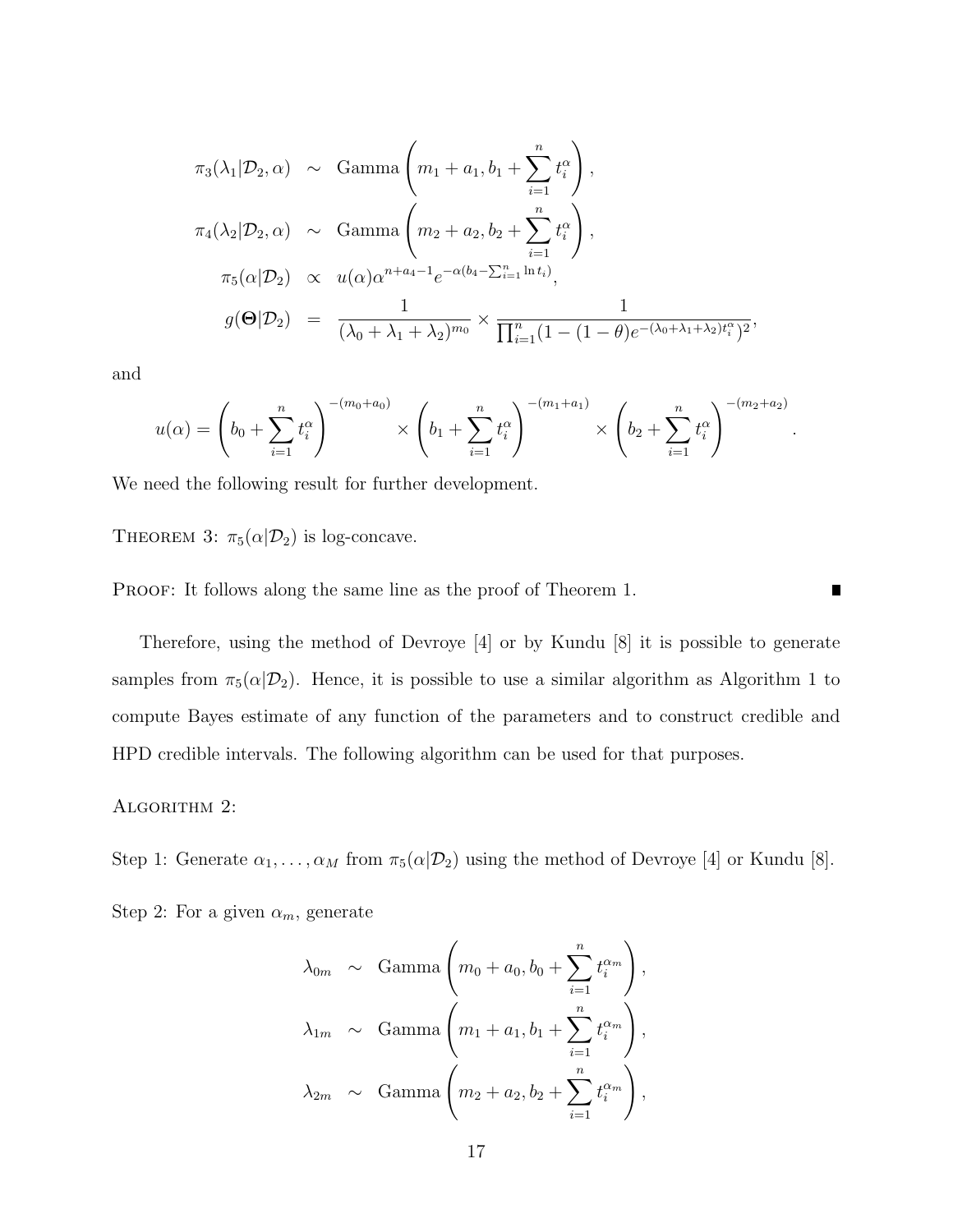for  $m = 1, \ldots, M$ .

Step 3 to Step 8: Exactly same as Algorithm 1.

### 5 Applications

In this section we provide the analyses of two data sets based on the BWG model

### 5.1 SOCCER DATA

This data set represents the soccer score data, where at least one goal has been scored by the home team and at least one goal has been scored directly from a penalty kick, foul kick or any other direct kicks (together they will be called as 'kick goal') by one of the teams. The data set has been originally reported in Meintanis [15]. Here  $Y_1$  represents the time in minutes of the first 'kick' goal scored by any team and  $Y_2$  represents the time in minutes the first goal of any type scored by the home team. Therefore,  $Y_1 = 26$  and  $Y_2 = 20$  means that the home team scored its first goal at 20th minutes, and it was not a kick goal, where the first kick goal by one of the teams took place at the 26th minutes. Similarly,  $Y_1 = Y_2 = 8$ means that the home team scored its first goal at the 8th minute and it was the first kick goal also. Clearly, it is a bivariate data set with ties and it occurs with positive probability. Due to computational issue, we divide all the data values by 100, and it is not going to make any difference in the inference. We have used the BWG distribution to analyze this data set.

Kundu and Gupta [10] analyzed this same data set in the classical framework and obtained the maximum likelihood estimates of the unknown parameters as:  $\hat{\theta} = 0.630$ ,  $\hat{\alpha} = 1.722, \hat{\lambda}_0 = 1.301, \hat{\lambda}_1 = 0.875$  and  $\hat{\lambda}_2 = 2.044$ . We have obtained the Bayes estimates of the parameters based on 0-1 loss function through EM algorithm with the initial guesses of  $\alpha, \lambda_0, \lambda_1, \lambda_2$  as 1.722, 1.301, 0.875, 2.044, respectively. In the prior assumptions, the hyper-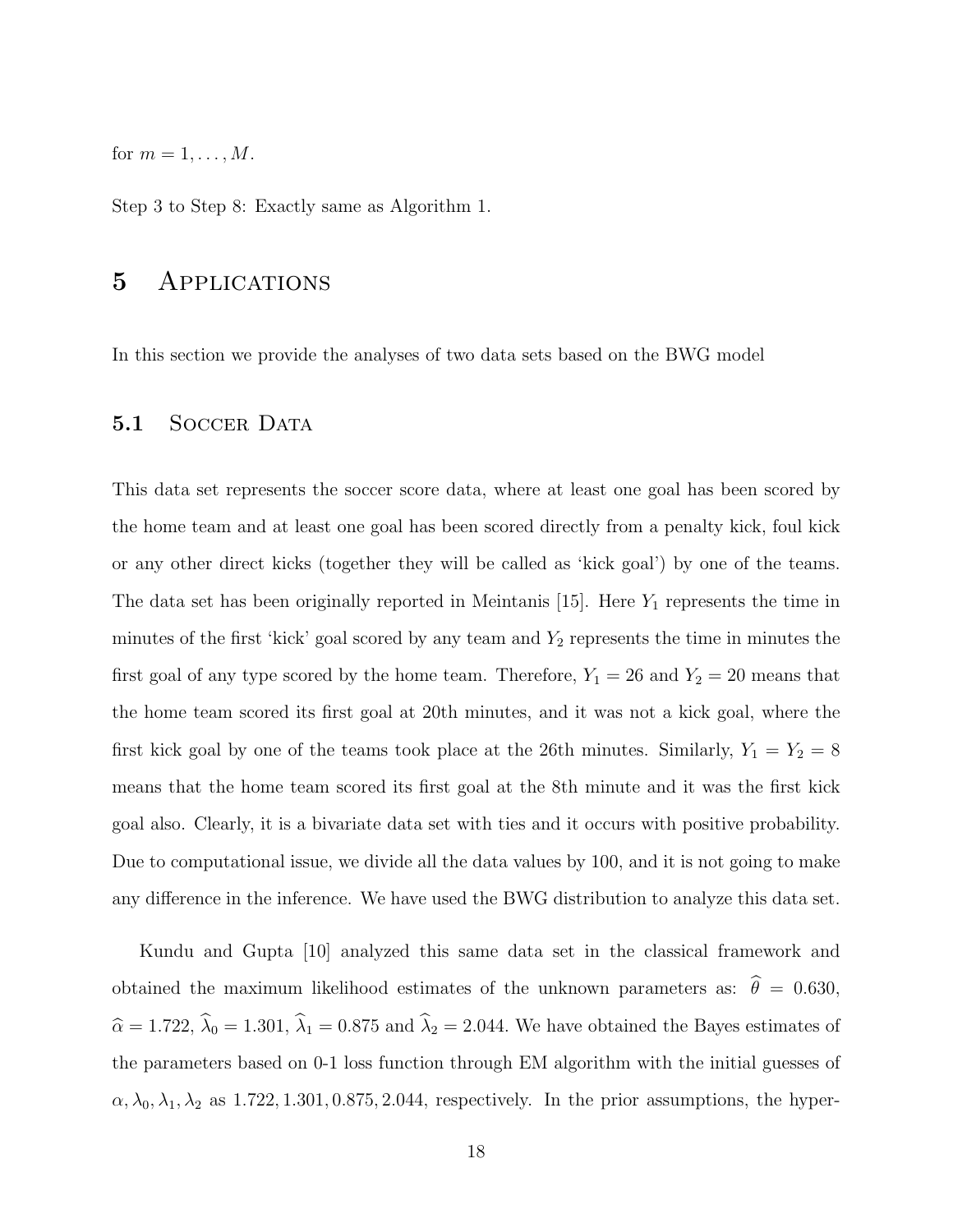parameters have been chosen in such a way that the prior expectations are proportional to the maximum likelihood estimates of the parameters and set  $a_0 = 10$ ,  $b_0 = 7.69$ ,  $a_1 = 10$ ,  $b_1 = 12.50, a_2 = 10, b_2 = 5.00, a_3 = 10, b_3 = 6.66, a_4 = 10, b_4 = 5.88$ . In Table 2, we have computed the Bayes estimates based on 0-1 loss function, i.e. the posterior modes, the Bayes estimates based on squared error loss function and 90% HPD credible intervals.

| 2005-2006                       | $Y_1$ | $Y_2$ | 2004-2005              | $Y_1$          | $Y_2$          |
|---------------------------------|-------|-------|------------------------|----------------|----------------|
|                                 |       |       |                        |                |                |
| Lyon-RealMadrid                 |       | 20    | Internazionale-Bremen  | 34             | 34             |
| Milan-Fenerbahce                | 63    | 18    | RealMadrid-Roma        | 53             | 39             |
| Chelsea-Anderlecht              | 19    | 19    | Man. United-Fenerbahce | 54             | $\overline{7}$ |
| ClubBrugge-Juventus             | 66    | 85    | Bayern-Ajax            | 51             | 28             |
| Fenerbahce-PSV                  | 40    | 40    | Moscow-PSG7            | 66             | 4              |
| Internazionale-Rangers          | 49    | 49    | Barcelona-Shakhtar     | 64             | 15             |
| Panathinaikos-Bremen            | 8     | 8     | Leverkusen-Roma        | 26             | 48             |
| Ajax-Arsenal                    | 69    | 71    | Arsenal-Panathinaikos  | 16             | 16             |
| Man.United-Ben $\mathcal{O}$ ca | 39    | 39    | DynamoKyiv-RealMadrid  | 44             | 13             |
| RealMadrid-Rosenborg            | 82    | 48    | Man. United-Sparta     | 25             | 14             |
| Villarreal-BenØca               | 72    | 72    | Bayern-M.TelAviv       | 55             | 11             |
| Juventus-Bayern                 | 66    | 62    | Bremen-Internazionale  | 49             | 49             |
| ClubBrugge-Rapid                | 25    | 9     | Anderlecht-Valencia    | 24             | 24             |
| Olympiacos-Lyon                 | 41    | 3     | Panathinaikos-PSV      | 44             | 30             |
| Internazionale-Porto            | 16    | 75    | Arsenal-Rosenborg      | 42             | 3              |
| Schalke-PSV                     | 18    | 18    | Liverpool-Olympiacos   | 27             | 47             |
| Barcelona-Bremen                | 22    | 14    | M. Tel-Aviv-Juventus   | 28             | 28             |
| Milan-Schalke                   | 42    | 42    | Bremen-Panathinaikos   | $\overline{2}$ | $\overline{2}$ |
| Rapid-Juventus                  | 36    | 52    |                        |                |                |

Table 1: UEFA Champion's League data

### 5.2 DIABETIC RETINOPATHY DATA

A real data set in presence to two competing risks has been analyzed to see the effectiveness of the proposed model. The data set as it has been mentioned before, came from a Diabetic Retinopathy Study conducted by National Eye Institute to estimate the effect of laser treatment in delaying the onset of blindness with diabetic Retinopathy. In the onset of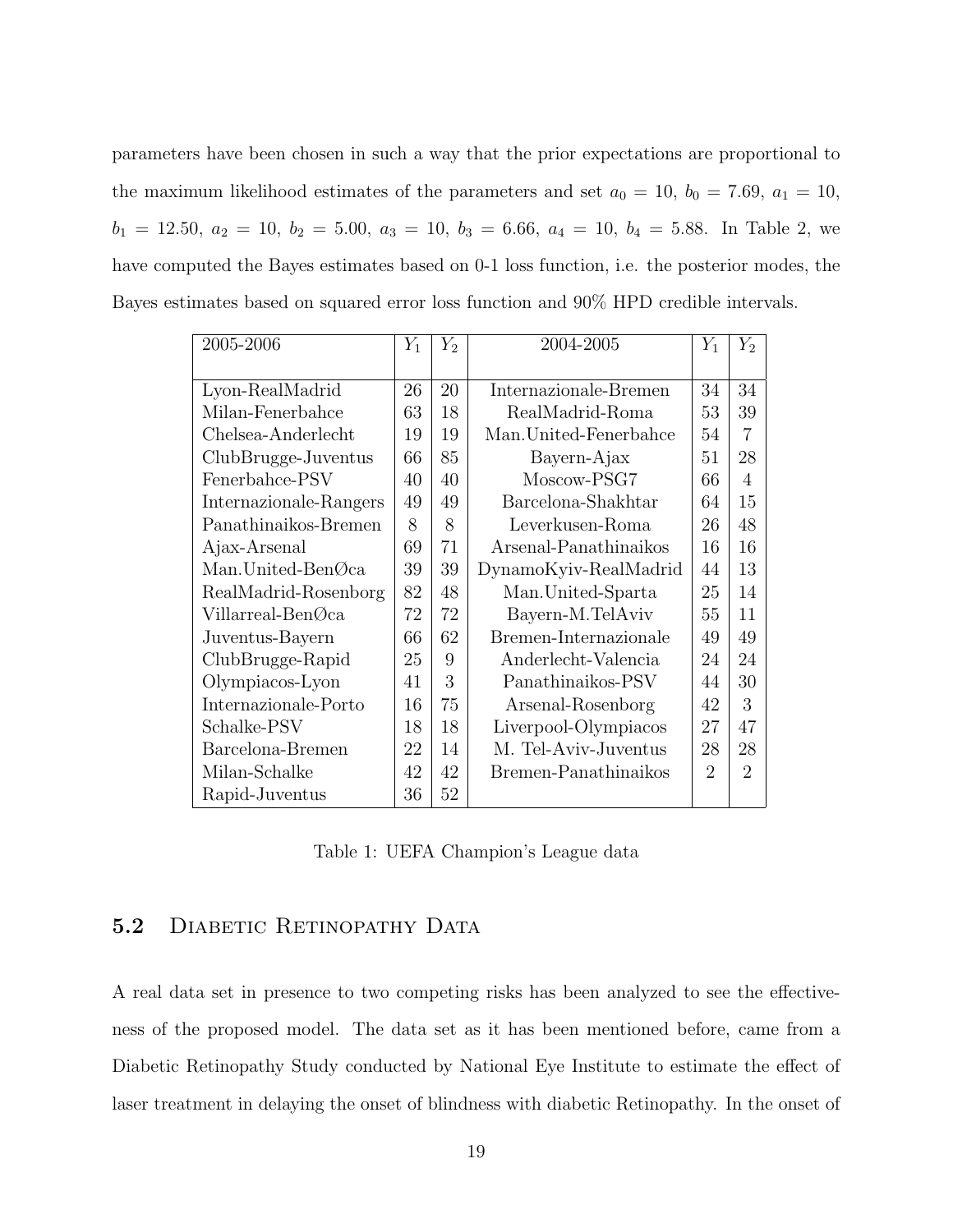| parameter   | Posterior mode | Bayes estimator               | HPD CRI $(90\%)$ |
|-------------|----------------|-------------------------------|------------------|
|             |                | (based on squared error loss) |                  |
|             | 0.699          | 0.720                         | (0.661, 0.804)   |
| $\alpha$    | 1.701          | 1.263                         | (1.162, 1.367)   |
| $\lambda_0$ | 1.260          | 1.235                         | (0.926, 1.448)   |
|             | 0.885          | 0.633                         | (0.385, 0.938)   |
| $\lambda_2$ | 2.928          | 1.563                         | (1.243, 2.062)   |

Table 2: Bayes estimators based on UEFA Champion's League data

the experiment, whether the effect of laser on delaying the time to blindness of the patients suffering from diabetes has any effect or not is not evident, so treatment or lack of treatment can be regarded as the causes of blindness. Hence, this can be treated as a competing risks data. Clearly, time to blindness of two eyes cannot be treated independent, and there are some ties also, hence we try to use the BWG model in this case.

For computational convenience, we have divided the failure times by  $10<sup>3</sup>$ . It is not going to make any difference in the inference procedure. In a BWG distribution, minimum of the two marginals follows a UWG distribution. To check if the failure time in presence of two competing risks follows a UWG distribution (say UWG $(\alpha, \lambda, \theta)$ ), we have conducted Kolmogorov-Smirnov (K-S) test. The maximum likelihood estimates of  $\alpha$ ,  $\lambda$ ,  $\theta$  are 1.949, 0.311, 1.286, respectively. The K-S distance between the empirical and the fitted distribution is 0.049 and the associated  $p$  value is 0.995. Therefore, it is not irrational to assume that the failure time due to two competing causes follows a BWG distribution.

The hyper-parameters have been chosen in such a way that the prior mean of  $\alpha$  is proportional to 1.9, prior mean of  $\theta$  is proportional to 0.3 and prior means of  $\lambda_i$ s are proportional to  $1.2/3 = 0.4$  for  $i = 0, 1, 2$ . The values of the hyper-parameters have been set as  $a_0 = 1, b_0 = 2.50, a_1 = 1, b_1 = 2.50, a_2 = 1, b_2 = 2.50, a_3 = 1, b_3 = 2.33, a_4 = 1, b_4 = 0.52$ . The Bayes estimates based on the squared error loss function and 90% HPD credible intervals have been recored in Table 4. Based on the credible interval of  $\theta$ , we conclude that the BWG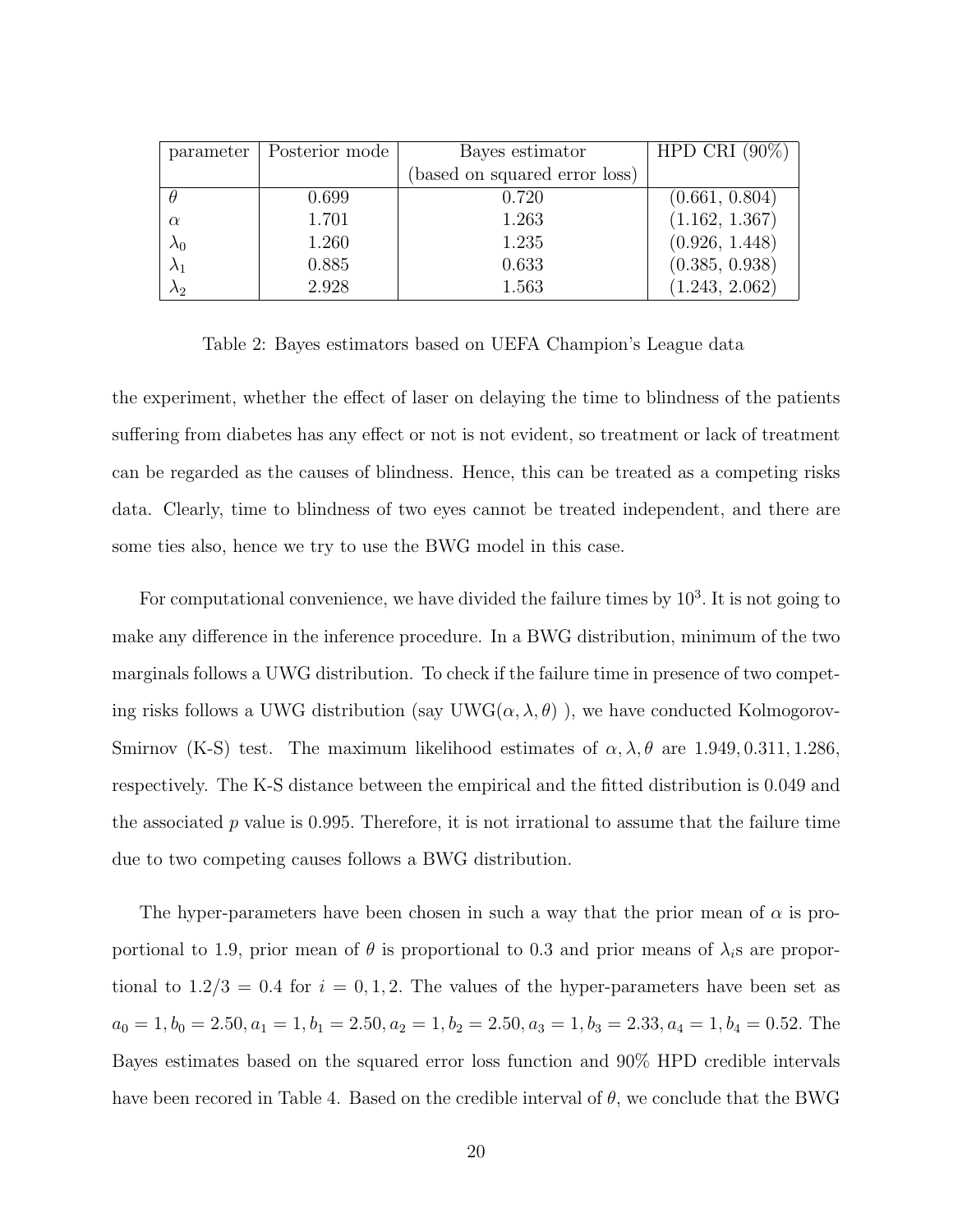is preferred to MOBW in this case.

| $\, T \,$ | $\Delta$       | T    | Δ                | T    | $\Delta$       |
|-----------|----------------|------|------------------|------|----------------|
| 266       | $\mathbf{1}$   | 272  | $\overline{0}$   | 203  | $\overline{0}$ |
| 91        | $\overline{2}$ | 1137 | $\overline{0}$   | 84   | $\mathbf 1$    |
| 154       | $\overline{2}$ | 1484 | $\mathbf{1}$     | 392  | $\mathbf 1$    |
| 285       | $\overline{0}$ | 315  | $\mathbf{1}$     | 1140 | $\overline{2}$ |
| 583       | $\mathbf{1}$   | 287  | $\overline{2}$   | 901  | $\mathbf{1}$   |
| 547       | $\overline{2}$ | 1252 | $\mathbf{1}$     | 1247 | $\overline{0}$ |
| 79        | $\mathbf{1}$   | 717  | $\overline{2}$   | 448  | $\overline{2}$ |
| 622       | $\overline{0}$ | 642  | $\mathbf{1}$     | 904  | $\overline{2}$ |
| 707       | $\overline{2}$ | 141  | $\overline{2}$   | 276  | $\mathbf{1}$   |
| 469       | $\overline{2}$ | 407  | $\overline{1}$   | 520  | $\mathbf{1}$   |
| 93        | $\mathbf{1}$   | 356  | $\mathbf{1}$     | 485  | $\overline{2}$ |
| 1313      | $\overline{2}$ | 1653 | $\boldsymbol{0}$ | 248  | $\overline{2}$ |
| 805       | $\mathbf{1}$   | 427  | $\overline{2}$   | 503  | $\mathbf{1}$   |
| 344       | $\mathbf 1$    | 699  | $\mathbf{1}$     | 423  | $\overline{2}$ |
| 790       | $\overline{2}$ | 36   | $\overline{2}$   | 285  | $\overline{2}$ |
| 125       | $\overline{2}$ | 667  | $\mathbf{1}$     | 315  | $\overline{2}$ |
| 777       | $\overline{2}$ | 588  | $\overline{2}$   | 727  | $\overline{2}$ |
| 306       | $\overline{1}$ | 471  | $\overline{0}$   | 210  | $\overline{2}$ |
| 415       | $\mathbf{1}$   | 126  | $\mathbf{1}$     | 409  | $\overline{2}$ |
| 307       | $\overline{c}$ | 350  | $\overline{2}$   | 584  | $\mathbf{1}$   |
| 637       | $\overline{2}$ | 350  | $\overline{1}$   | 355  | $\mathbf 1$    |
| 577       | $\overline{2}$ | 663  | $\overline{0}$   | 1302 | $\mathbf{1}$   |
| 178       | $\mathbf 1$    | 567  | $\overline{2}$   | 227  | $\overline{2}$ |
| 517       | $\overline{2}$ | 966  | $\overline{0}$   |      |                |

Table 3: Minimum time to blindness in days and its causes

## SIMULATION RESULTS

In this section we have presented some simulation results mainly to show how the proposed algorithms work in practice. The main purpose of these simulation results is to see how the hyper-parameters affect the parameters estimates in both the cases considered. Since the Bayesian inferences are valid for any finite sample sizes, we have kept the sample size to be fixed. We have changed the hyper-parameters in such a manner so that prior means are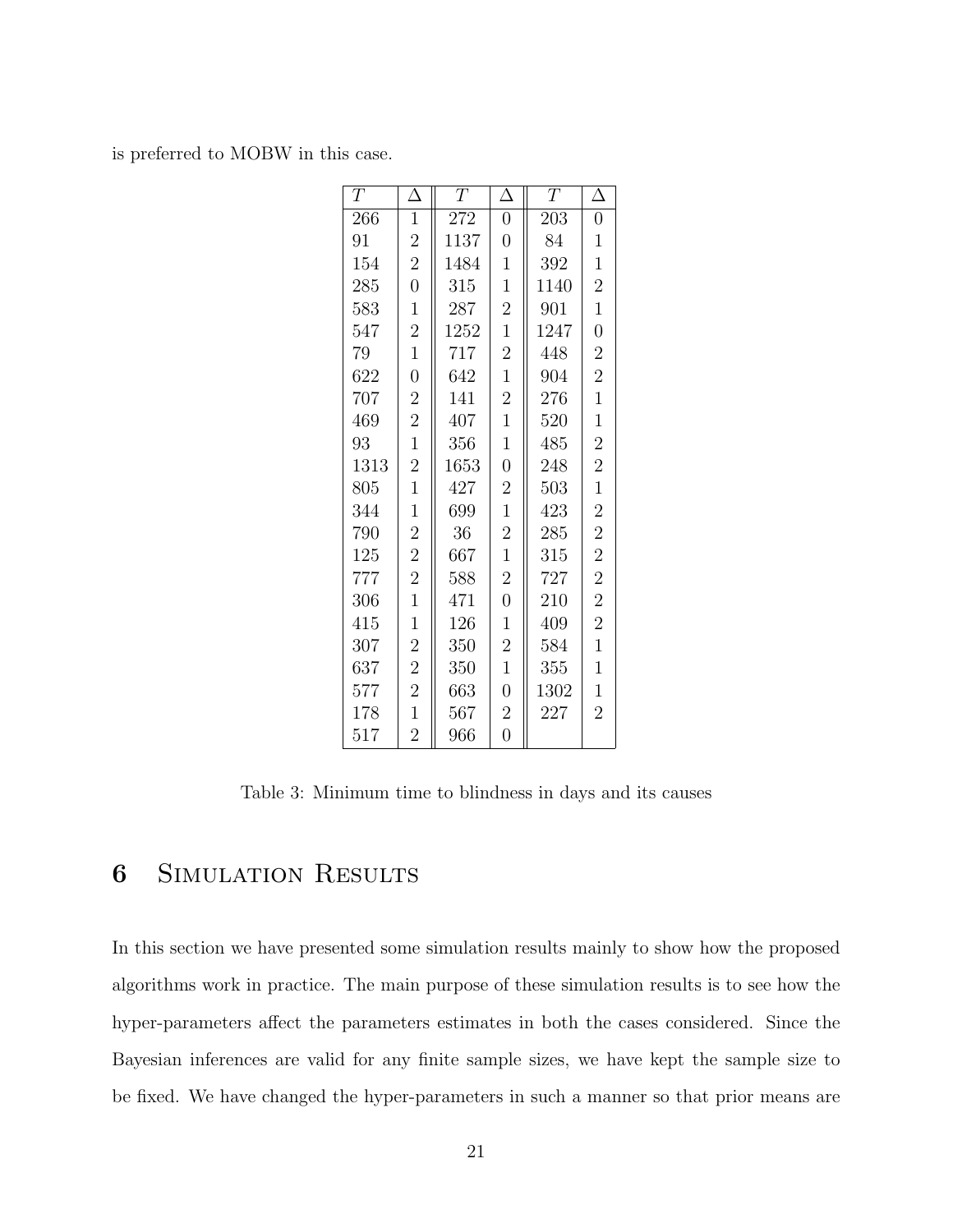| parameter | Bayes estimator               | HPD CRI $(90\%)$ |
|-----------|-------------------------------|------------------|
|           | (based on squared error loss) |                  |
|           | 0.882                         | (0.847, 0.925)   |
| $\alpha$  | 1.557                         | (1.355, 1.684)   |
|           | 0.260                         | (0.171, 0.345)   |
|           | 0.709                         | (0.552, 0.889)   |
| Л2        | 0.824                         | (0.659, 1.067)   |

Table 4: Bayes estimators based on competing risks data

equal to the true parameter values, but the prior variances decrease. We have obtained the Bayes estimates based on the posterior mode and posterior mean in case of the bivariate data. We have obtained the average estimates and associated mean squared errors (MSEs) in each case. All the results are based on 1000 replications. The results are reported in Tables 5 and 6. We have further computed the Bayes estimates based on the posterior mean in case of the competing risks data and the results are reported in Table 7. In this case also the results are based on 1000 replications. In all these cases it is clear that the proposed algorithms are working quite well. In all the cases, as the prior variances decrease the biases and MSEs decrease, as expected.

## 7 Conclusions

In this paper, we have developed the Bayesian inference of the BGW distribution. Since, BGW distribution has singular component, it can be used quite effectively in data analysis, where there are ties in data. The posterior mode has been derived through applying a EM algorithm and this can be interpreted as the Bayes estimator based on 0-1 loss function. Also we have obtained the Bayes estimator based on the squared error loss function and the associated credible intervals. As an application, the BWG model has been employed under dependent competing risk frame-work, and we have studied the Bayesian inference also. Though in this paper, we have worked under bivariate set-up, it can be extended to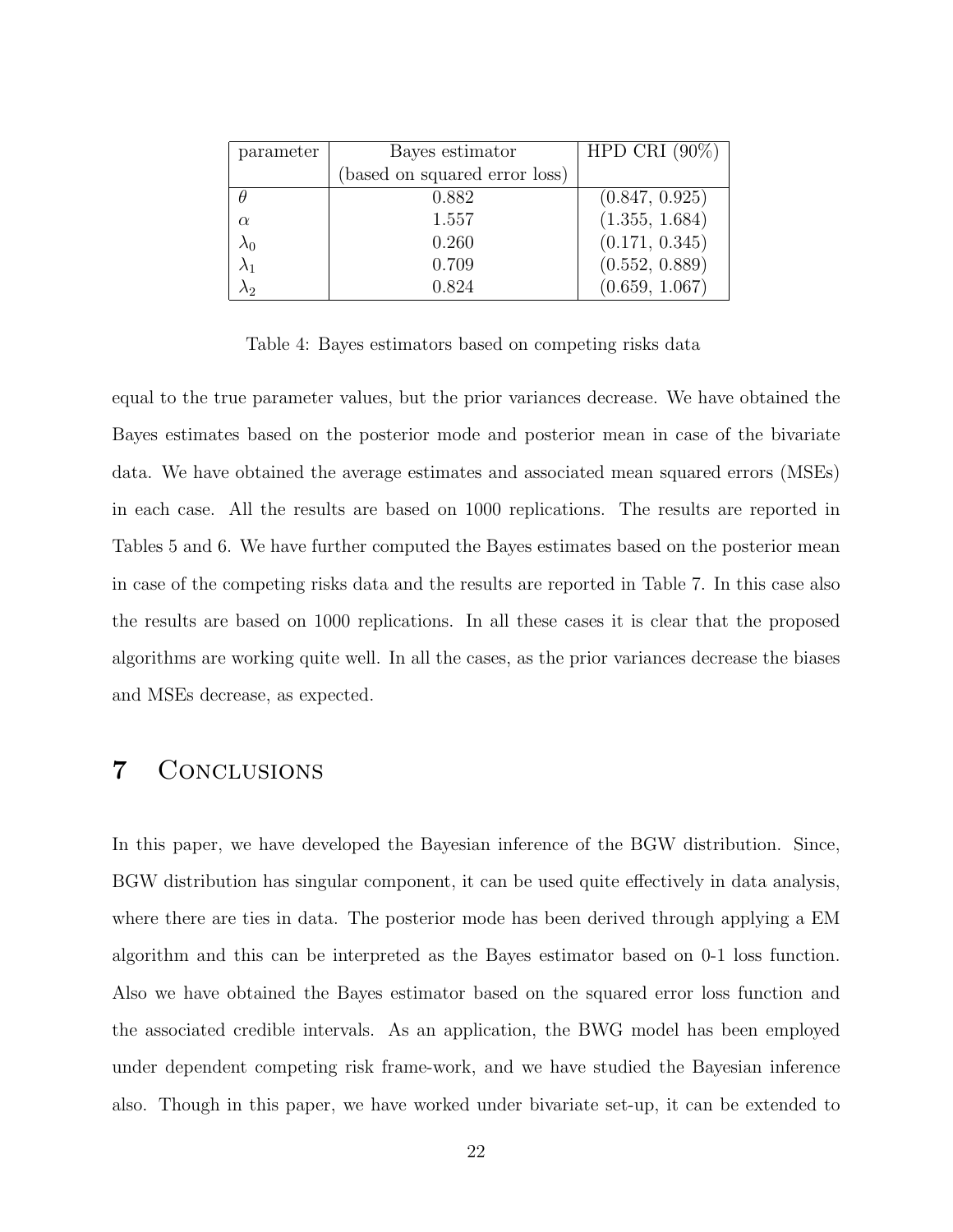| Hyper-parameters         | Parameter   | Av. Estimate | MSE   |
|--------------------------|-------------|--------------|-------|
|                          |             |              |       |
| $a_0 = 5, b_0 = 3.968$   | θ           | 0.782        | 0.029 |
| $a_1 = 5, b_1 = 5.649$   | $\alpha$    | 1.686        | 0.036 |
| $a_2 = 5, b_2 = 1.707$   | $\lambda_0$ | 1.105        | 0.057 |
| $a_3 = 5, b_3 = 1.505$   | $\lambda_1$ | 0.965        | 0.036 |
| $a_4 = 5, b_4 = 2.939$   | $\lambda_2$ | 4.015        | 0.966 |
| $a_0 = 10, b_0 = 7.936$  | $\theta$    | 0.755        | 0.019 |
| $a_1 = 10, b_1 = 11.299$ | $\alpha$    | 1.667        | 0.028 |
| $a_2 = 10, b_2 = 3.415$  | $\lambda_0$ | 1.117        | 0.038 |
| $a_3 = 10, b_3 = 3.010$  | $\lambda_1$ | 0.937        | 0.015 |
| $a_4 = 10, b_4 = 5.878$  | $\lambda_2$ | 3.670        | 0.662 |
| $a_0 = 20, b_0 = 15.873$ | $\theta$    | 0.707        | 0.013 |
| $a_1 = 20, b_1 = 22.598$ | $\alpha$    | 1.668        | 0.022 |
| $a_2 = 20, b_2 = 6.830$  | $\lambda_0$ | 1.137        | 0.025 |
| $a_3 = 20, b_3 = 6.020$  | $\lambda_1$ | 0.913        | 0.006 |
| $a_4 = 20, b_4 = 11.757$ | $\lambda_2$ | 3.383        | 0.315 |

Table 5: Average estimates and mean squared errors of the posterior mode of the parameters with  $\theta = 0.699, \alpha = 1.701, \lambda_0 = 1.260, \lambda_1 = 0.885, \lambda_2 = 2.928$  and  $n = 25$ 

multivariate set-up. Also under different censoring schemes, we can develop the analysis of BWG model. More works are needed on those directions.

## Acknowledgements:

The authors would like to thank two unknown reviewers and the associate editor for their constructive comments which have helped to improve the earlier draft of the paper significantly.

## Appendix:

In this section we provide the explicit expression of  $Q(\mathbf{\Theta}, \mathbf{\Theta}^{(k)})$  and will show how it can be maximized by solving one non-linear equation only. In this section we use the following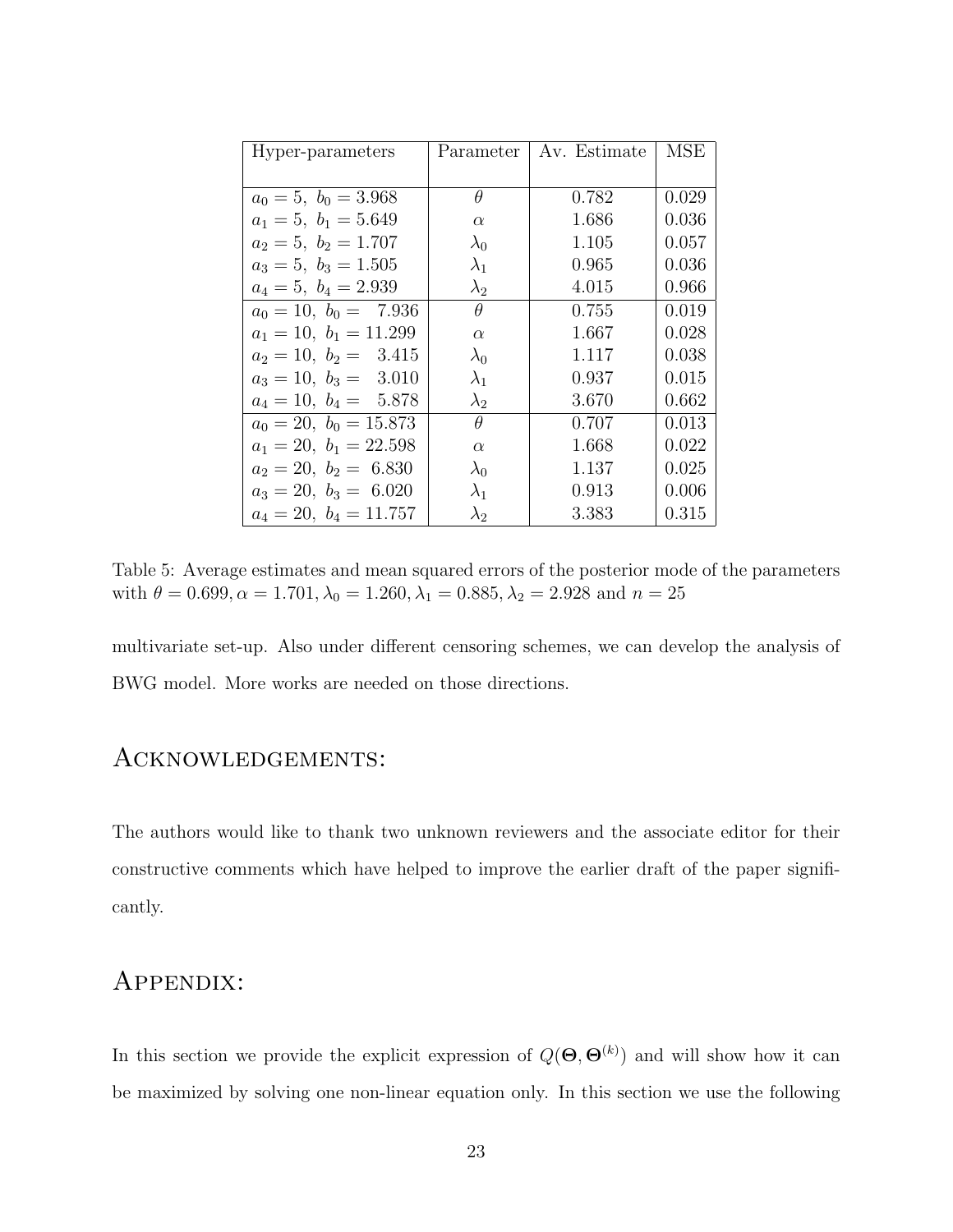| Hyper-parameters          | Parameter   | Av. Estimate | <b>MSE</b> |
|---------------------------|-------------|--------------|------------|
|                           |             |              |            |
| $a_0 = 5, b_0 = 3.968$    | $\theta$    | 0.771        | 0.020      |
| $a_1 = 5, b_1 = 5.649$    | $\alpha$    | 1.503        | 0.071      |
| $a_2 = 5$ , $b_2 = 1.707$ | $\lambda_0$ | 1.140        | 0.057      |
| $a_3 = 5, b_3 = 1.505$    | $\lambda_1$ | 0.824        | 0.047      |
| $a_4 = 5, b_4 = 2.939$    | $\lambda_2$ | 2.437        | 0.559      |
| $a_0 = 10, b_0 = 7.936$   | $\theta$    | 0.747        | 0.011      |
| $a_1 = 10, b_1 = 11.299$  | $\alpha$    | 1.539        | 0.057      |
| $a_2 = 10, b_2 = 3.415$   | $\lambda_0$ | 1.167        | 0.033      |
| $a_3 = 10, b_3 = 3.010$   | $\lambda_1$ | 0.833        | 0.023      |
| $a_4 = 10, b_4 = 5.878$   | $\lambda_2$ | 2.507        | 0.385      |
| $a_0 = 20, b_0 = 15.873$  | $\theta$    | 0.709        | 0.006      |
| $a_1 = 20, b_1 = 22.598$  | $\alpha$    | 1.590        | 0.038      |
| $a_2 = 20, b_2 = 6.830$   | $\lambda_0$ | 1.205        | 0.014      |
| $a_3 = 20, b_3 = 6.020$   | $\lambda_1$ | 0.857        | 0.008      |
| $a_4 = 20, b_4 = 11.757$  | $\lambda_2$ | 2.630        | 0.197      |

Table 6: Average estimates and mean squared errors of the Bayes estimator based on squared error loss function of the parameters with  $\theta = 0.699$ ,  $\alpha = 1.701$ ,  $\lambda_0 = 1.260$ ,  $\lambda_1 = 0.885$ ,  $\lambda_2 =$  $2.928$  and  $n=25\,$ 

notation

$$
E(N|y_{1i}, y_{2i}, \theta, \boldsymbol{\gamma}) = a_i(\theta, \boldsymbol{\gamma}), \quad E(N|y_{1i}, y_{2i}, \theta, \boldsymbol{\gamma}^{(k)}) = a_i^{(k)}.
$$

Note that  $E(N|y_{1i}, y_{2i}, \theta, \gamma)$  is obtained from (12). We further use

$$
u_1^{(k)} = \frac{\lambda_0^{(k)}}{\lambda_1^{(k)} + \lambda_0^{(k)}}, \quad u_2^{(k)} = \frac{\lambda_1^{(k)}}{\lambda_1^{(k)} + \lambda_0^{(k)}}, \quad v_1^{(k)} = \frac{\lambda_0^{(k)}}{\lambda_2^{(k)} + \lambda_0^{(k)}}, \quad v_2^{(k)} = \frac{\lambda_2^{(k)}}{\lambda_2^{(k)} + \lambda_0^{(k)}}.
$$

Now following exactly the same procedure as in Kundu and Gupta [10], we can write  $Q(\mathbf{\Theta}, \mathbf{\Theta}^{(k)})$  without the additive constant (which involves  $\theta$  also) as follows:

$$
Q(\mathbf{\Theta}, \mathbf{\Theta}^{(k)}) = (2k_1 + 2k_2 + k_0 + a_4 - 1) \ln \alpha + \alpha \left( \sum_{i \in I_0} \ln y_i + \sum_{i \in i_1 \cup I_2} (\ln y_{1i} + \ln y_{2i}) - b_4 \right)
$$
  
+ 
$$
(k_1 u_2^{(k)} + k_2 v_1^{(k)} + k_0 + a_0 - 1) \ln \lambda_0 - \lambda_0 \left( \sum_{i \in I_0} a_i^{(k)} y_i^{\alpha} + \sum_{i \in I_1} a_i^{(k)} y_{1i}^{\alpha} + \sum_{i \in I_2} a_i^{(k)} y_{2i}^{\alpha} + b_0 \right)
$$
  
+ 
$$
(k_1 u_1^{(k)} + k_2 + a_1 - 1) \ln \lambda_1 - \lambda_1 \left( \sum_{i \in I_0} a_i^{(k)} y_i^{\alpha} + \sum_{i \in I_1 \cup I_2} a_i^{(k)} y_{1i}^{\alpha} + b_1 \right)
$$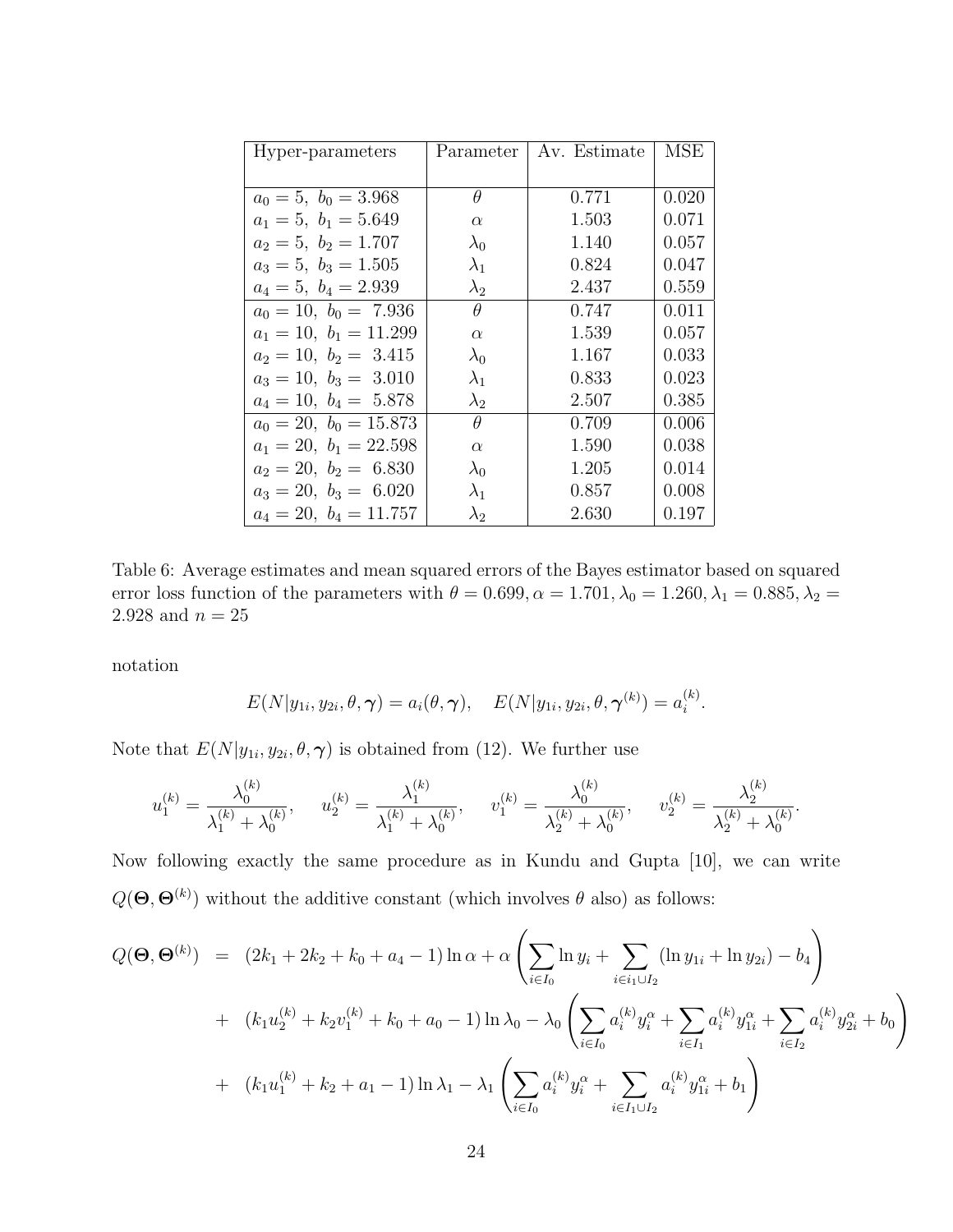| Hyper-parameters          | Parameter   | Av. Estimate | MSE   |
|---------------------------|-------------|--------------|-------|
|                           |             |              |       |
| $a_0 = 5, b_0 = 3.968$    | $\theta$    | 0.771        | 0.022 |
| $a_1 = 5$ , $b_1 = 5.649$ | $\alpha$    | 1.366        | 0.139 |
| $a_2 = 5$ , $b_2 = 1.707$ | $\lambda_0$ | 0.967        | 0.111 |
| $a_3 = 5, b_3 = 1.505$    | $\lambda_1$ | 0.719        | 0.057 |
| $a_4 = 5, b_4 = 2.939$    | $\lambda_2$ | 2.149        | 0.820 |
| $a_0 = 10, b_0 = 7.936$   | $\theta$    | 0.743        | 0.013 |
| $a_1 = 10, b_1 = 11.299$  | $\alpha$    | 1.431        | 0.099 |
| $a_2 = 10, b_2 = 3.415$   | $\lambda_0$ | 1.059        | 0.055 |
| $a_3 = 10, b_3 = 3.010$   | $\lambda_1$ | 0.782        | 0.026 |
| $a_4 = 10, b_4 = 5.878$   | $\lambda_2$ | 2.325        | 0.523 |
| $a_0 = 20, b_0 = 15.873$  | $\theta$    | 0.711        | 0.008 |
| $a_1 = 20, b_1 = 22.598$  | $\alpha$    | 1.516        | 0.057 |
| $a_2 = 20, b_2 = 6.830$   | $\lambda_0$ | 1.150        | 0.019 |
| $a_3 = 20, b_3 = 6.020$   | $\lambda_1$ | 0.831        | 0.009 |
| $a_4 = 20, b_4 = 11.757$  | $\lambda_2$ | 2.545        | 0.239 |

Table 7: Average estimates and mean squared errors of the Bayes estimator based on squared error loss function of the parameters in presence of competing risk factors with  $\theta = 0.699$ ,  $\alpha =$  $1.701, \lambda_0 = 1.260, \lambda_1 = 0.885, \lambda_2 = 2.928$  and  $n = 25$ 

+ 
$$
(k_1 + k_2 v_2^{(k)} + a_2 - 1) \ln \lambda_2 - \lambda_2 \left( \sum_{i \in I_0} a_i^{(k)} y_i^{\alpha} + \sum_{i \in I_1} a_i^{(k)} y_{2i}^{\alpha} + b_2 \right).
$$

The maximization of  $Q(\mathbf{\Theta}, \mathbf{\Theta}^{(k)})$  with respect to  $\lambda_0$ ,  $\lambda_1$ ,  $\lambda_2$  and  $\alpha$  can be done very easily similarly as in Kundu and Gupta [10]. Obtain

$$
\lambda_0^{(k+1)}(\alpha) = \frac{k_1 u_2^{(k)} + k_2 v_1^{(k)} + k_0 + a_0 - 1}{\sum_{i \in I_0} a_i^{(k)} y_i^{\alpha} + \sum_{i \in I_1} a_i^{(k)} y_{1i}^{\alpha} + \sum_{i \in I_2} a_i^{(k)} y_{2i}^{\alpha} + b_0}
$$

$$
\lambda_1^{(k+1)}(\alpha) = \frac{k_1 u_1^{(k)} + k_2 + a_1 - 1}{\sum_{i \in I_0} a_i^{(k)} y_i^{\alpha} + \sum_{i \in I_1 \cup I_2} a_i^{(k)} y_{1i}^{\alpha} + b_1}
$$

$$
\lambda_2^{(k+1)}(\alpha) = \frac{k_1 + k_2 v_2^{(k)} + a_2 - 1}{\sum_{i \in I_0} a_i^{(k)} y_i^{\alpha} + \sum_{i \in I_1} a_i^{(k)} y_{2i}^{\alpha} + b_2}.
$$

Now we will mention how to obtain  $\alpha^{(k+1)}$ . Let us define the function  $h(\alpha)$  as follows:

$$
h(\alpha) = \left[ \lambda_0^{(k+1)}(\alpha) \left( \sum_{i \in I_0} a_i^{(k)} y_i^{\alpha} + \sum_{i \in I_1} a_i^{(k)} y_{1i}^{\alpha} + \sum_{i \in I_2} a_i^{(k)} y_{2i}^{\alpha} + b_0 \right) \right]
$$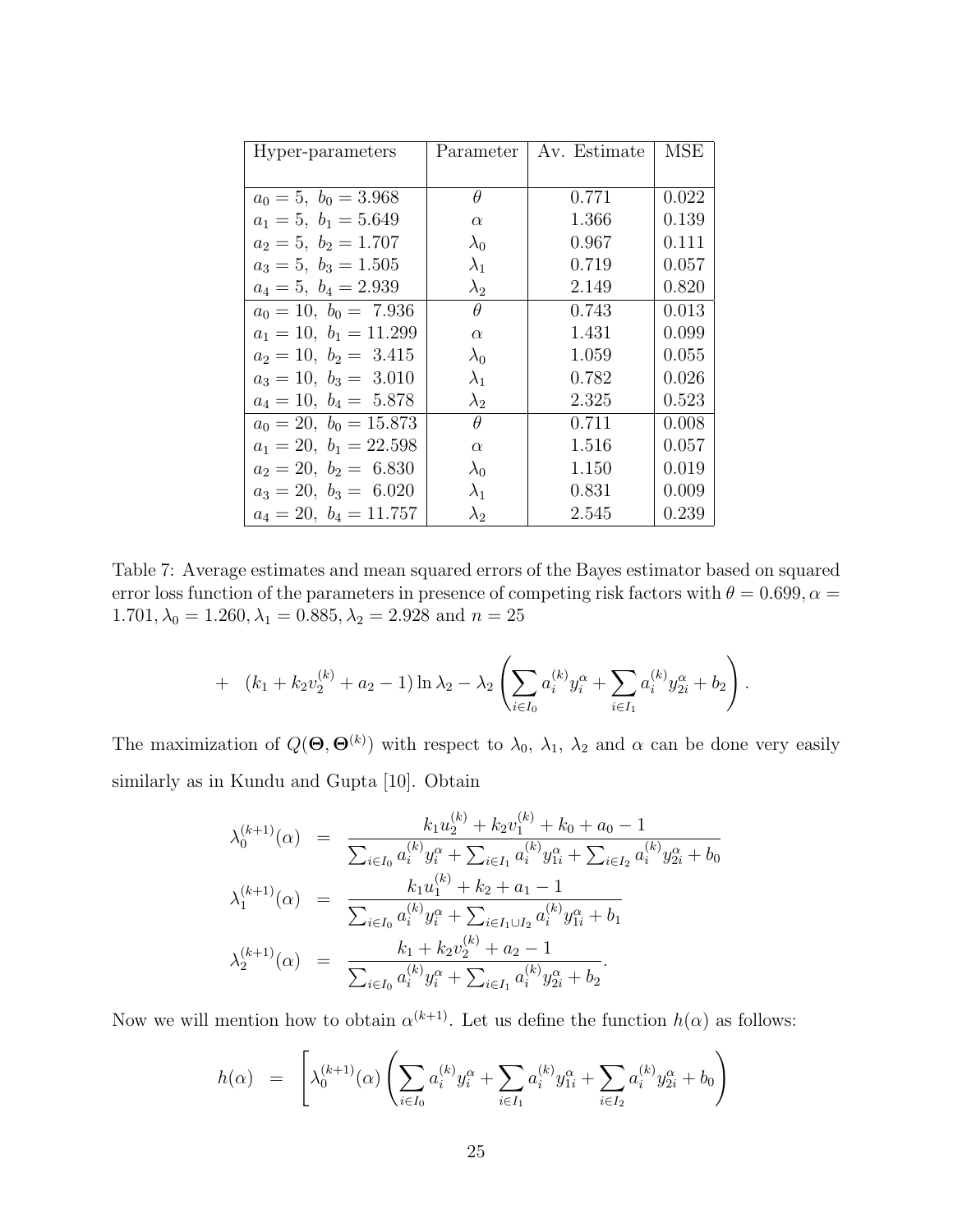$$
+ \lambda_1^{(k+1)}(\alpha) \left( \sum_{i \in I_0} a_i^{(k)} y_i^{\alpha} + \sum_{i \in I_1 \cup I_2} a_i^{(k)} y_{1i}^{\alpha} + b_1 \right) + \lambda_2^{(k+1)}(\alpha) \left( \sum_{i \in I_0} a_i^{(k)} y_i^{\alpha} + \sum_{i \in I_1} a_i^{(k)} y_{2i}^{\alpha} + b_2 \right) - \left( \sum_{i \in I_0} \ln y_i + \sum_{i \in i_1 \cup I_2} (\ln y_{1i} + \ln y_{2i}) - b_4 \right) \right].
$$

Then  $\alpha^{(k+1)}$  can be obtained as a fixed point solution of

$$
g(\alpha)=\alpha,
$$

where

$$
g(\alpha) = \frac{2k_1 + 2k_2 + k_0 + a_4 - 1}{h(\alpha)}.
$$

Therefore, first we can obtain  $\alpha^{(k+1)}$ , and once  $\alpha^{(k+1)}$  is obtained, then  $\lambda_0^{(k+1)}$  $\lambda_0^{(k+1)}, \lambda_1^{(k+1)}$  $\lambda_1^{(k+1)}, \lambda_2^{k+1}$ 2 can be obtained as

$$
\lambda_0^{(k+1)} = \lambda_0^{(k+1)}(\alpha^{(k+1)}), \qquad \lambda_1^{(k+1)} = \lambda_1^{(k+1)}(\alpha^{(k+1)}), \qquad \lambda_2^{(k+1)} = \lambda_2^{(k+1)}(\alpha^{(k+1)}).
$$

 $\blacksquare$ 

PROOF OF THEOREM 2: The proof goes the same way as the conditioning argument. Note that

$$
P(y_1 \le Y_1 < y_1 + dy_1, Y_2 > y_1) = \sum_{n=1}^{\infty} P(y_1 \le Y_1 < y_1 + dy_1, Y_2 > y_1 | N = n) P(N = n)
$$
\n
$$
= \sum_{n=1}^{\infty} f_{WE}(y_1, \alpha, n\lambda_1) S_{WE}(y_1, \alpha, n(\lambda_0 + \lambda_2)) \theta (1 - \theta)^{n-1} dy_1
$$
\n
$$
= \alpha \lambda_1 \theta y_1^{\alpha-1} \sum_{n=1}^{\infty} n e^{-n(\lambda_0 + \lambda_1 + \lambda_2) y_1^{\alpha}} (1 - \theta)^{n-1} dy_1
$$
\n
$$
= \frac{\theta \alpha \lambda_1 y_1^{\alpha-1} e^{-(\lambda_0 + \lambda_1 + \lambda_2) y_1^{\alpha}}}{(1 - (1 - \theta) e^{-(\lambda_0 + \lambda_1 + \lambda_2) y_1^{\alpha}})^2} dy_1.
$$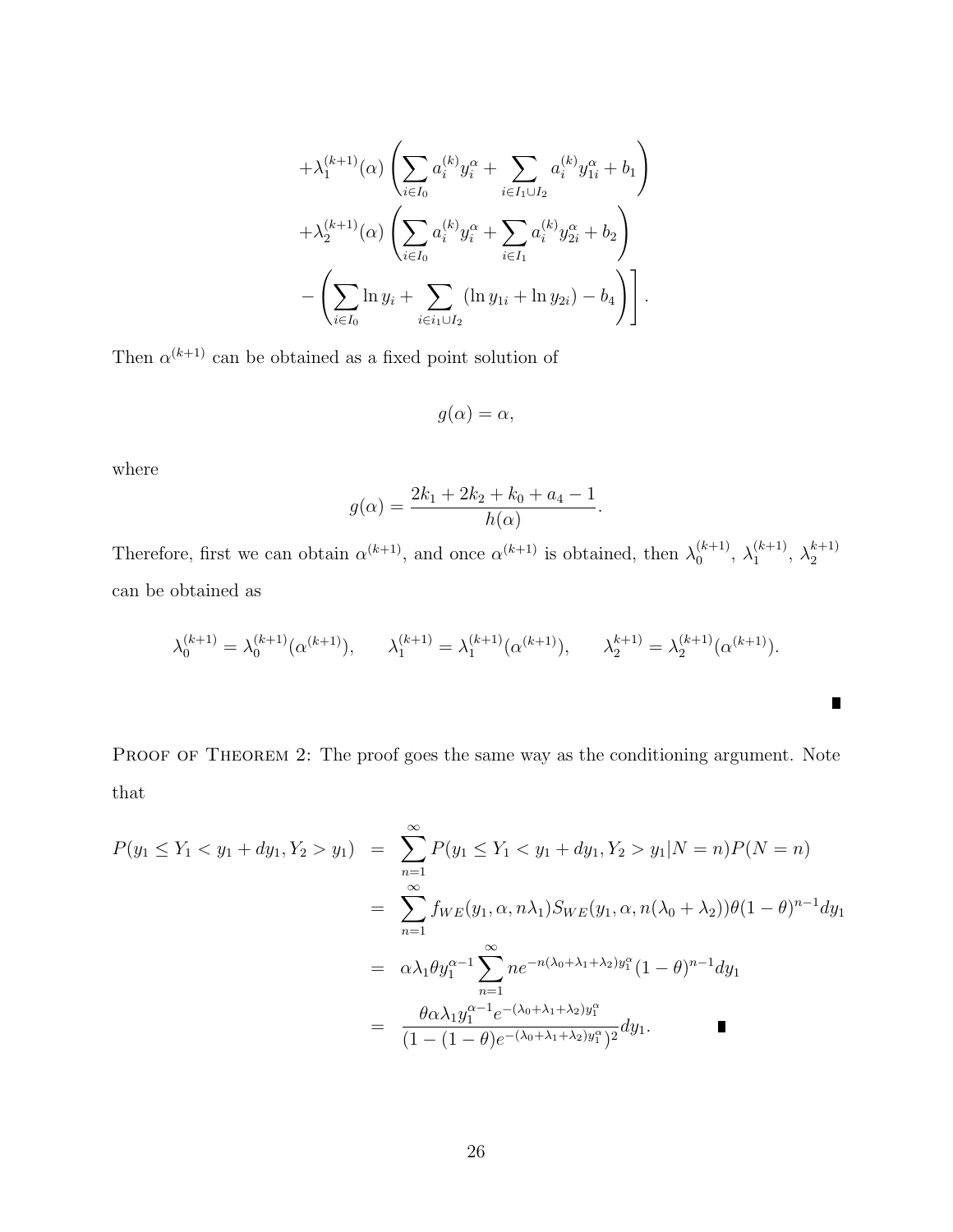## References

- [1] Bai, X., Shi, Y., Ng, H.K.T. and Liu, Y. (2020), "Inference of accelerated dependent competing risks model for Marshall–Olkin bivariate Weibull distribution with non constant parameters", Journal of Computational and Applied Mathematics, vol. 366, Article ID 112398.
- [2] Berger, J.O. and Sun, D. (1993), "Bayesian analysis for Poly-Weibull distribution", Journal of the American Statistical Association, vol. 88, 1412-1418.
- [3] Cox, D.R. (1959), "The analysis of exponentially distributed lifetimes with two types of failures", *Journal of the Royal Statistical Society*, Ser. B, vol. 21, 411–421.
- [4] Devroye, L. (1984), "A simple algorithm for generating random variates with a log-concave density", Computing, vol. 33, 247-257.
- [5] Feizjavadian, S.H. and Hashemi, R. (2015), "Analysis of dependent competing risks in the presence of progressive hybrid censoring using Marshall-Olkin bivariate Weibull distribution", *Computational Statistics and Data Analysis*, vol. 82, 19-34.
- [6] Ghosh, J.K., Delampady, M. and Samanta, T. (2006), An introduction to Bayesian analysis, Springer, New Delhi.
- [7] Hanagal, D. (2006), "Bivariate Weibull regression model based on censored samples", Statistical Papers, vol. 47, 137-147.
- [8] Kundu, D. (2008), "Bayesian inference and life testing plan for Weibull distribution in presence of progressive censoring", Technometrics, vol. 50, 144-154.
- [9] Kundu, D. and Dey, A.K. (2009), "Estimating the Parameters of the Marshall Olkin Bivariate Weibull distribution by EM Algorithm", Computational Statistics and Data Analysis, vol. 53, 956-965.